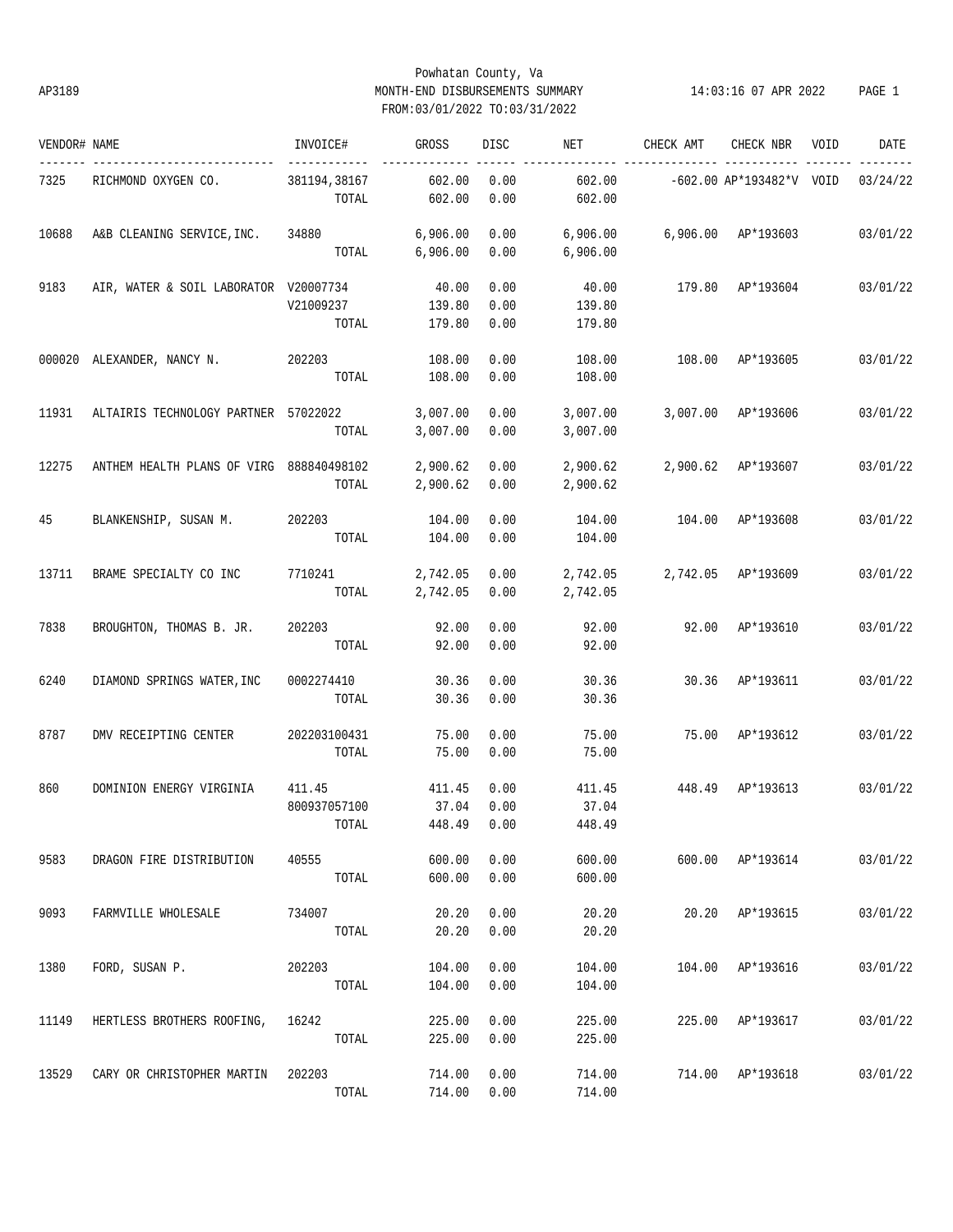# Powhatan County, Va AP3189 MONTH-END DISBURSEMENTS SUMMARY 14:03:16 07 APR 2022 PAGE 2 FROM:03/01/2022 TO:03/31/2022

| VENDOR# NAME |                             | INVOICE#     | GROSS       | DISC | NET         | CHECK AMT | CHECK NBR           | VOID | DATE     |
|--------------|-----------------------------|--------------|-------------|------|-------------|-----------|---------------------|------|----------|
| 13176        | MIDWEST TAPE, LLC           | 501689023    | 22.49       | 0.00 | 22.49       |           | 178.43 AP*193619    |      | 03/01/22 |
|              |                             | 501727855    | 155.94      | 0.00 | 155.94      |           |                     |      |          |
|              |                             | TOTAL        | 178.43      | 0.00 | 178.43      |           |                     |      |          |
| 10924        | MITCHELL PEST               | 165598       | 105.00      | 0.00 | 105.00      |           | 255.00 AP*193620    |      | 03/01/22 |
|              |                             | 165685       | 150.00      | 0.00 | 150.00      |           |                     |      |          |
|              |                             | TOTAL        | 255.00      | 0.00 | 255.00      |           |                     |      |          |
| 4812         | OLD BUCKINGHAM RD PROPERTIE | 202203       | 1,200.00    | 0.00 | 1,200.00    |           | 1,200.00 AP*193621  |      | 03/01/22 |
|              |                             | TOTAL        | 1,200.00    | 0.00 | 1,200.00    |           |                     |      |          |
| 9638         | POE, INEZ L                 | 202203       | 120.00      | 0.00 | 120.00      | 120.00    | AP*193622           |      | 03/01/22 |
|              |                             | TOTAL        | 120.00      | 0.00 | 120.00      |           |                     |      |          |
| 1980         | POORE, FRANCES              | 202203       | 88.00       | 0.00 | 88.00       | 88.00     | AP*193623           |      | 03/01/22 |
|              |                             | TOTAL        | 88.00       | 0.00 | 88.00       |           |                     |      |          |
| 6043         | POWERS, KATHRYN C.          | 202203       | 120.00      | 0.00 | 120.00      | 120.00    | AP*193624           |      | 03/01/22 |
|              |                             | TOTAL        | 120.00      | 0.00 | 120.00      |           |                     |      |          |
| 8294         | POWHATAN COUNTY PUBLIC SCHO | 202203       | 718.00      | 0.00 | 718.00      | 718.00    | AP*193625           |      | 03/01/22 |
|              |                             | TOTAL        | 718.00      | 0.00 | 718.00      |           |                     |      |          |
| 12064        | POWHATAN COUNTY TREASURER   | PCPU.2.28.22 | 122.52      | 0.00 | 122.52      |           | 122.52 AP*193626    |      | 03/01/22 |
|              |                             | TOTAL        | 122.52      | 0.00 | 122.52      |           |                     |      |          |
| 1940         | STANDBY SYSTEMS, INC.       | 02220219     | 434.50      | 0.00 | 434.50      |           | 548.50 AP*193627    |      | 03/01/22 |
|              |                             | 022220216    | 114.00      | 0.00 | 114.00      |           |                     |      |          |
|              |                             | TOTAL        | 548.50      | 0.00 | 548.50      |           |                     |      |          |
| 6569         | STICKELS, RANDAL LEE        | 202203       | 72.00       | 0.00 | 72.00       |           | 72.00 AP*193628     |      | 03/01/22 |
|              |                             | TOTAL        | 72.00       | 0.00 | 72.00       |           |                     |      |          |
| 7115         | STOKES, GARLAND KENNETH     | 202203       | 68.00       | 0.00 | 68.00       | 68.00     | AP*193629           |      | 03/01/22 |
|              |                             | TOTAL        | 68.00       | 0.00 | 68.00       |           |                     |      |          |
| 8346         | SYCOM TECHNOLOGIES          | AT70725      | 875.00      | 0.00 | 875.00      | 875.00    | AP*193630           |      | 03/01/22 |
|              |                             | TOTAL        | 875.00      | 0.00 | 875.00      |           |                     |      |          |
| 7843         | TENCARVA MACHINERY CO.      | 934097       | 7,543.00    | 0.00 | 7,543.00    |           | 7,543.00 AP*193631  |      | 03/01/22 |
|              |                             | TOTAL        | 7,543.00    | 0.00 | 7,543.00    |           |                     |      |          |
| 13379        | TREASURER, CHESTERFIELD COU | 2015393-2-22 | 37, 164. 75 | 0.00 | 37, 164. 75 |           | 37,164.75 AP*193632 |      | 03/01/22 |
|              |                             | TOTAL        | 37, 164. 75 | 0.00 | 37, 164. 75 |           |                     |      |          |
| 13459        | VERIZON                     | 9898554650   | 7,278.93    | 0.00 | 7,278.93    | 7,278.93  | AP*193633           |      | 03/01/22 |
|              |                             | TOTAL        | 7,278.93    | 0.00 | 7,278.93    |           |                     |      |          |
| 13639        | VERIZON                     | 650492532000 | 74.03       | 0.00 | 74.03       | 74.03     | AP*193634           |      | 03/01/22 |
|              |                             | TOTAL        | 74.03       | 0.00 | 74.03       |           |                     |      |          |
| 9304         | VIRGINIA BUSINESS SYSTEMS   | 3280934      | 228.35      | 0.00 | 228.35      |           | 228.35 AP*193635    |      | 03/01/22 |
|              |                             | TOTAL        | 228.35      | 0.00 | 228.35      |           |                     |      |          |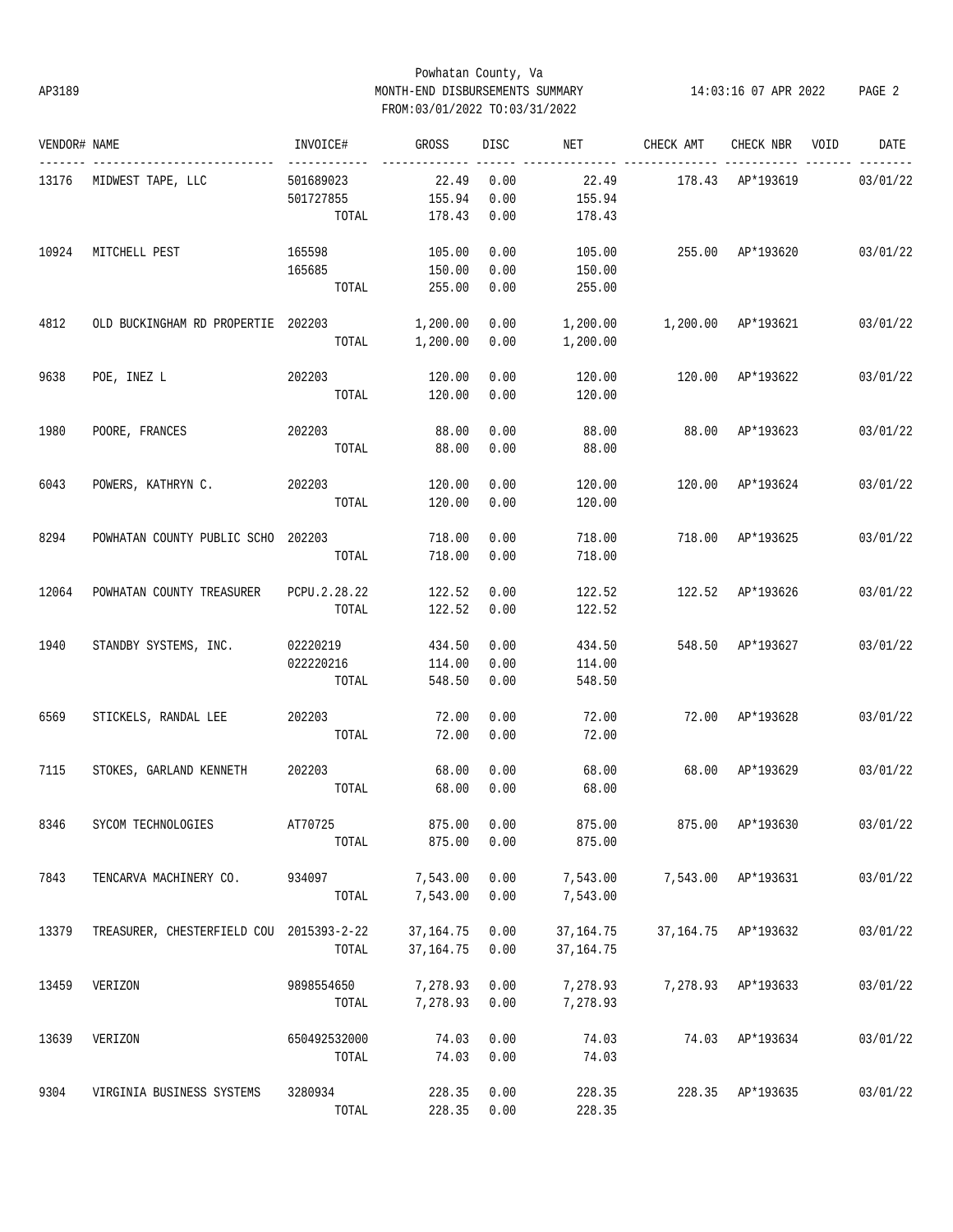# Powhatan County, Va AP3189 MONTH-END DISBURSEMENTS SUMMARY 14:03:16 07 APR 2022 PAGE 3 FROM:03/01/2022 TO:03/31/2022

| VENDOR# NAME |                                             | INVOICE#     | GROSS     | DISC | NET       | CHECK AMT           | CHECK NBR          | VOID | DATE     |
|--------------|---------------------------------------------|--------------|-----------|------|-----------|---------------------|--------------------|------|----------|
| 8083         | WELDON COOPER CENTER FOR                    | #1497        | 100.00    | 0.00 | 100.00    |                     | 250.00 AP*193636   |      | 03/01/22 |
|              |                                             | #4264        | 75.00     | 0.00 | 75.00     |                     |                    |      |          |
|              |                                             | #5320        | 75.00     | 0.00 | 75.00     |                     |                    |      |          |
|              |                                             | TOTAL        | 250.00    | 0.00 | 250.00    |                     |                    |      |          |
| 7755         | WITMER PUBLIC SAFETY                        | E2153908     | 140.00    | 0.00 | 140.00    |                     | 140.00 AP*193637   |      | 03/01/22 |
|              |                                             | TOTAL        | 140.00    | 0.00 | 140.00    |                     |                    |      |          |
| 2080         | WOODCOCK, LYNN T.                           | 202203       | 108.00    | 0.00 | 108.00    | 108.00              | AP*193638          |      | 03/01/22 |
|              |                                             | TOTAL        | 108.00    | 0.00 | 108.00    |                     |                    |      |          |
| 6175         | ADAMS OIL COMPANY, INC. 52538,52671         |              | 200.15    | 0.00 | 200.15    | 200.15              | AP*193639          |      | 03/09/22 |
|              |                                             | TOTAL        | 200.15    | 0.00 | 200.15    |                     |                    |      |          |
| 11434        | AGA JANITORIAL SOLUTIONS, L 00125           |              | 772.00    | 0.00 | 772.00    |                     | 772.00 AP*193640   |      | 03/09/22 |
|              |                                             | TOTAL        | 772.00    | 0.00 | 772.00    |                     |                    |      |          |
| 12849        | AQUA VIRGINIA                               | 0574634-2-22 | 45.27     | 0.00 | 45.27     |                     | 45.27 AP*193641    |      | 03/09/22 |
|              |                                             | TOTAL        | 45.27     | 0.00 | 45.27     |                     |                    |      |          |
| 4811         | ARDILA-MCCARTER, ANNA MARIA 002             |              | 550.00    | 0.00 | 550.00    |                     | 550.00 AP*193642   |      | 03/09/22 |
|              |                                             | TOTAL        | 550.00    | 0.00 | 550.00    |                     |                    |      |          |
| 12572        | AT&T MOBILITY                               | 226202202202 | 5.00      | 0.00 | 5.00      |                     | 5.00 AP*193643     |      | 03/09/22 |
|              |                                             | TOTAL        | 5.00      | 0.00 | 5.00      |                     |                    |      |          |
| 7941         | BAKER & TAYLOR                              | B&T.75024793 | 68.94     | 0.00 | 68.94     | 2,537.61 AP*193644  |                    |      | 03/09/22 |
|              |                                             | B&T.L2114913 | 2,468.67  | 0.00 | 2,468.67  |                     |                    |      |          |
|              |                                             | TOTAL        | 2,537.61  | 0.00 | 2,537.61  |                     |                    |      |          |
| 13130        | BALL OFFICE PRODUCTS, LLC                   | 0504995-001  | 14,771.70 | 0.00 | 14,771.70 | 14,771.70 AP*193645 |                    |      | 03/09/22 |
|              |                                             | TOTAL        | 14,771.70 | 0.00 | 14,771.70 |                     |                    |      |          |
| 6655         | BLOSSMAN GAS COMPANIES, INC 16369603 154.31 |              |           | 0.00 | 154.31    | 4,094.08 AP*193646  |                    |      | 03/09/22 |
|              |                                             | 19640210     | 631.06    | 0.00 | 631.06    |                     |                    |      |          |
|              |                                             | 19764853     | 3,308.71  | 0.00 | 3,308.71  |                     |                    |      |          |
|              |                                             | TOTAL        | 4,094.08  | 0.00 | 4,094.08  |                     |                    |      |          |
| 7296         | BOUND TREE MEDICAL, LLC                     | 84414542     | 293.76    | 0.00 | 293.76    |                     | 293.76 AP*193647   |      | 03/09/22 |
|              |                                             | TOTAL        | 293.76    | 0.00 | 293.76    |                     |                    |      |          |
| 13711        | BRAME SPECIALTY CO INC                      | 7712507      | 295.35    | 0.00 | 295.35    |                     | 295.35 AP*193648   |      | 03/09/22 |
|              |                                             | TOTAL        | 295.35    | 0.00 | 295.35    |                     |                    |      |          |
| 9876         | BSN SPORTS, LLC                             | 915632947    | 5,105.09  | 0.00 | 5,105.09  |                     | 5,105.09 AP*193649 |      | 03/09/22 |
|              |                                             | TOTAL        | 5,105.09  | 0.00 | 5,105.09  |                     |                    |      |          |
| 540          | CENTRAL VIRGINIA WASTE MANA 27508           |              | 724.41    | 0.00 | 724.41    |                     | 724.41 AP*193650   |      | 03/09/22 |
|              |                                             | TOTAL        | 724.41    | 0.00 | 724.41    |                     |                    |      |          |
| 6965         | CINTAS CORPORATION                          | 4110862429   | 91.22     | 0.00 | 91.22     |                     | 182.44 AP*193651   |      | 03/09/22 |
|              |                                             | 4111554184   | 91.22     | 0.00 | 91.22     |                     |                    |      |          |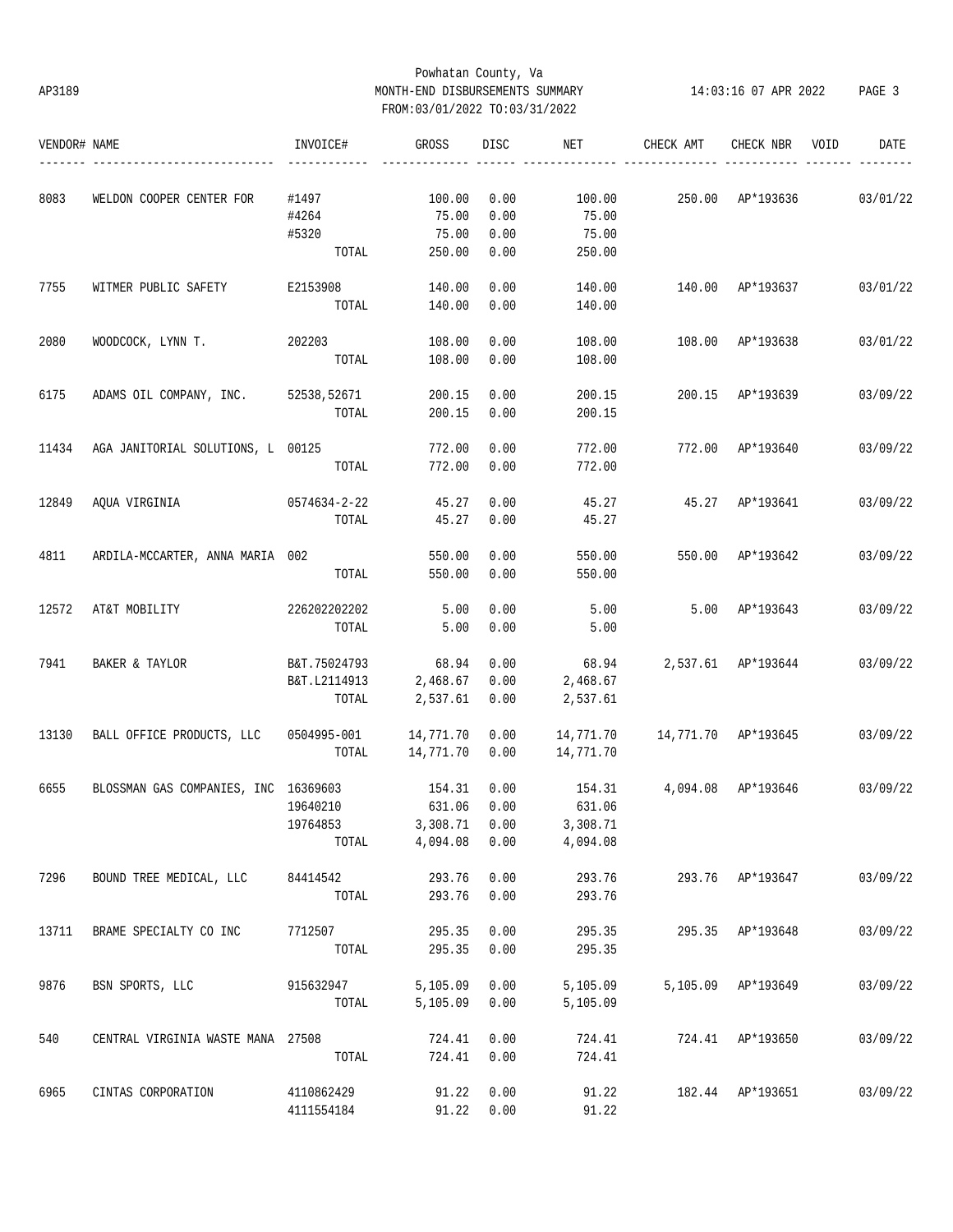# Powhatan County, Va AP3189 MONTH-END DISBURSEMENTS SUMMARY 14:03:16 07 APR 2022 PAGE 4 FROM:03/01/2022 TO:03/31/2022

| VENDOR# NAME |                                       | INVOICE#     | GROSS      | <b>DISC</b> | NET        | CHECK AMT           | CHECK NBR            | VOID | DATE     |
|--------------|---------------------------------------|--------------|------------|-------------|------------|---------------------|----------------------|------|----------|
|              |                                       | TOTAL        | 182.44     | 0.00        | 182.44     |                     |                      |      |          |
| 7341         | CLAWS & PAWS ANIMAL CARE              | 020122       | 1,526.09   | 0.00        | 1,526.09   | 1,616.09 AP*193652  |                      |      | 03/09/22 |
|              |                                       | 112423       | 90.00      | 0.00        | 90.00      |                     |                      |      |          |
|              |                                       | TOTAL        | 1,616.09   | 0.00        | 1,616.09   |                     |                      |      |          |
| 11996        | CLERK OF CIRCUIT COURT                | TDC#60008461 | 200.00     | 0.00        | 200.00     |                     | 400.00 AP*193653     |      | 03/09/22 |
|              |                                       | TDC#60008461 | 200.00     | 0.00        | 200.00     |                     |                      |      |          |
|              |                                       | TOTAL        | 400.00     | 0.00        | 400.00     |                     |                      |      |          |
| 10857        | CMG IMPRESSIONS, INC.                 | 5163         | 248.30     | 0.00        | 248.30     | 248.30              | AP*193654            |      | 03/09/22 |
|              |                                       | TOTAL        | 248.30     | 0.00        | 248.30     |                     |                      |      |          |
| 11861        | COMMUNITY LIFE CHURCH                 | FEB22        | 10,000.00  | 0.00        | 10,000.00  | 10,000.00 AP*193655 |                      |      | 03/09/22 |
|              |                                       | TOTAL        | 10,000.00  | 0.00        | 10,000.00  |                     |                      |      |          |
| 7294         | CUMBERLAND FARM & AUTO PART 112074    |              | 29.36      | 0.00        | 29.36      | 29.36               | AP*193656            |      | 03/09/22 |
|              |                                       | TOTAL        | 29.36      | 0.00        | 29.36      |                     |                      |      |          |
| 10079        | DEAL & LACHENEY P.C.                  | 5091         | 11,166.66  | 0.00        | 11,166.66  | 11,166.66 AP*193657 |                      |      | 03/09/22 |
|              |                                       | TOTAL        | 11,166.66  | 0.00        | 11,166.66  |                     |                      |      |          |
| 6240         | DIAMOND SPRINGS WATER, INC            | 0002316037   | 40.95      | 0.00        | 40.95      |                     | 84.46 AP*193658      |      | 03/09/22 |
|              |                                       | 0002327474   | 11.95      | 0.00        | 11.95      |                     |                      |      |          |
|              |                                       | 011342-02-22 | 31.56      | 0.00        | 31.56      |                     |                      |      |          |
|              |                                       | TOTAL        | 84.46      | 0.00        | 84.46      |                     |                      |      |          |
| 860          | DOMINION ENERGY VIRGINIA              | 03022022     | 279.83     | 0.00        | 279.83     | 1,302.93 AP*193659  |                      |      | 03/09/22 |
|              |                                       | 2613832712MA | 288.47     | 0.00        | 288.47     |                     |                      |      |          |
|              |                                       | 920622775403 | 734.63     | 0.00        | 734.63     |                     |                      |      |          |
|              |                                       | TOTAL        | 1,302.93   | 0.00        | 1,302.93   |                     |                      |      |          |
| 10925        | DUNBAR MILBY WILLIAMS                 | 000000083214 | 1,980.00   | 0.00        | 1,980.00   | 1,980.00 AP*193660  |                      |      | 03/09/22 |
|              |                                       | TOTAL        | 1,980.00   | 0.00        | 1,980.00   |                     |                      |      |          |
| 1910         | DUNN GAS COMPANY                      | 75629        | 2,816.48   | 0.00        | 2,816.48   |                     | 2,816.48 AP*193661   |      | 03/09/22 |
|              |                                       | TOTAL        | 2,816.48   | 0.00        | 2,816.48   |                     |                      |      |          |
| 1500         | ELK HILL FARM INC.                    | RCLAYFEB22   | 11, 112.72 | 0.00        | 11,112.72  |                     | 11, 112.72 AP*193662 |      | 03/09/22 |
|              |                                       | TOTAL        | 11, 112.72 | 0.00        | 11, 112.72 |                     |                      |      |          |
| 9639         | EMS MANAGEMENT & CONSULTANT           | 560          | 47,904.00  | 0.00        | 47,904.00  | 47,904.00           | AP*193663            |      | 03/09/22 |
|              |                                       | TOTAL        | 47,904.00  | 0.00        | 47,904.00  |                     |                      |      |          |
| 6074         | EVIDENT, INC.                         | 188600A      | 207.20     | 0.00        | 207.20     | 207.20              | AP*193664            |      | 03/09/22 |
|              |                                       | TOTAL        | 207.20     | 0.00        | 207.20     |                     |                      |      |          |
| 8336         | FERGUSON ENTERPRISES INC.             | 8916892      | 78.91      | 0.00        | 78.91      | 78.91               | AP*193665            |      | 03/09/22 |
|              |                                       | TOTAL        | 78.91      | 0.00        | 78.91      |                     |                      |      |          |
| 4833         | FIFTH ASSET INC. DBA DEBTBO DB1020675 |              | 9,750.00   | 0.00        | 9,750.00   | 9,750.00            | AP*193666            |      | 03/09/22 |
|              |                                       | TOTAL        | 9,750.00   | 0.00        | 9,750.00   |                     |                      |      |          |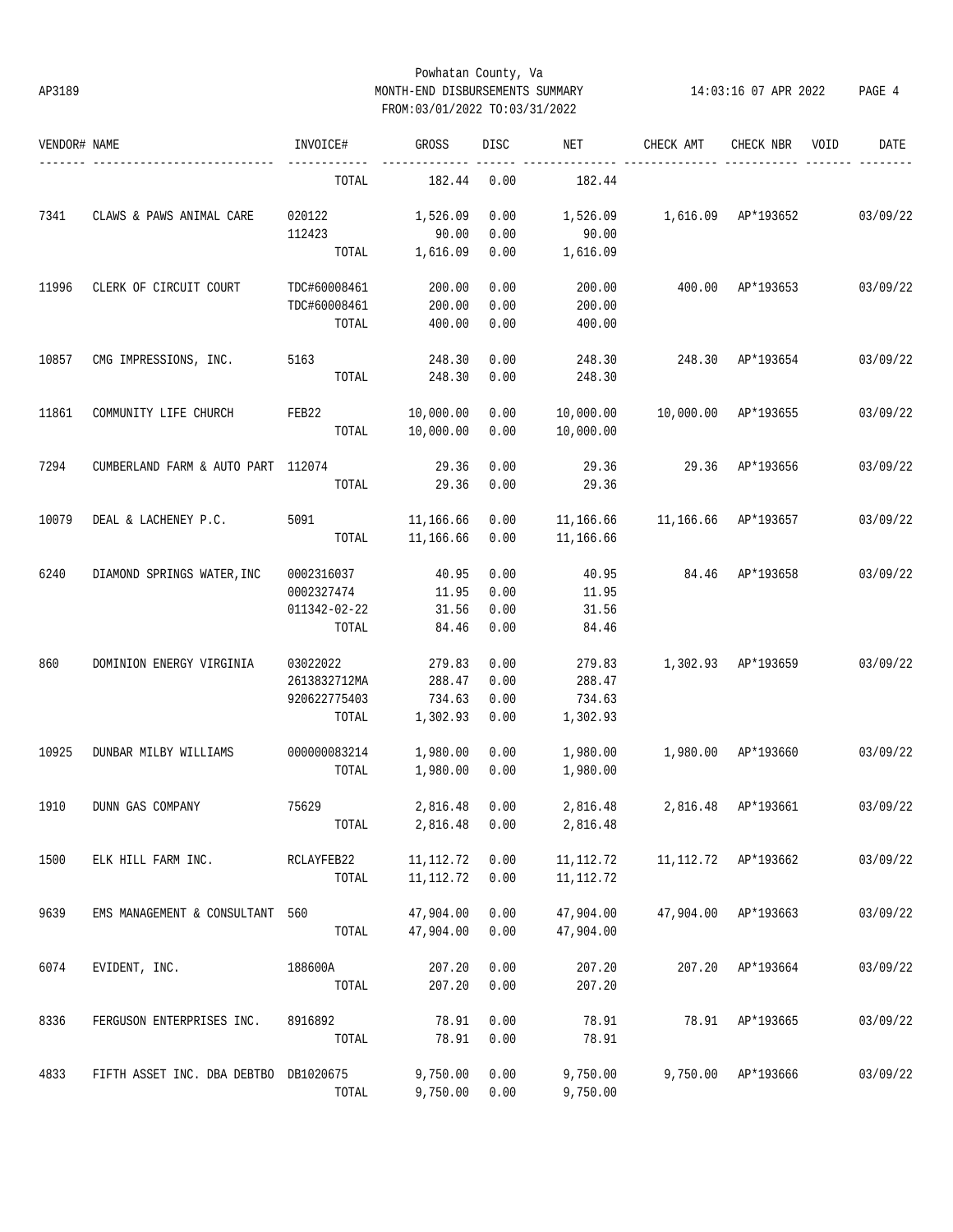# Powhatan County, Va AP3189 MONTH-END DISBURSEMENTS SUMMARY 14:03:16 07 APR 2022 PAGE 5 FROM:03/01/2022 TO:03/31/2022

| VENDOR# NAME |                                         | INVOICE#            | GROSS    | <b>DISC</b> | NET             | CHECK AMT          | CHECK NBR          | VOID | DATE     |
|--------------|-----------------------------------------|---------------------|----------|-------------|-----------------|--------------------|--------------------|------|----------|
| 338          | FIRE PROTECTION EQUIP. CO               | -------<br>00079864 | 27.50    | 0.00        | 27.50           | 226.85 AP*193667   |                    |      | 03/09/22 |
|              |                                         | 000993912           | 199.35   | 0.00        | 199.35          |                    |                    |      |          |
|              |                                         | TOTAL               | 226.85   | 0.00        | 226.85          |                    |                    |      |          |
| 6606         | FLATROCK GLASS & DOOR INC               | 21407               | 250.00   | 0.00        | 250.00          |                    | 250.00 AP*193668   |      | 03/09/22 |
|              |                                         | TOTAL               | 250.00   | 0.00        | 250.00          |                    |                    |      |          |
| 13458        | FOUNDATION BUILDING MATERIA 20756484-00 |                     | 240.82   | 0.00        | 240.82          |                    | 240.82 AP*193669   |      | 03/09/22 |
|              |                                         | TOTAL               | 240.82   | 0.00        | 240.82          |                    |                    |      |          |
| 4659         | FRAYSER, CODY                           | 0004                | 900.00   | 0.00        | 900.00          | 900.00             | AP*193670          |      | 03/09/22 |
|              |                                         | TOTAL               | 900.00   | 0.00        | 900.00          |                    |                    |      |          |
| 12905        | GALLS, LLC                              | 020402504           | 31.39    | 0.00        | 31.39           | 318.99             | AP*193671          |      | 03/09/22 |
|              |                                         | 020454427           | 176.98   | 0.00        | 176.98          |                    |                    |      |          |
|              |                                         | 020455486           | 110.62   | 0.00        | 110.62          |                    |                    |      |          |
|              |                                         | TOTAL               | 318.99   | 0.00        | 318.99          |                    |                    |      |          |
| 7554         | GORDON, DODSON, GORDON AND RO 8885987   |                     | 120.00   | 0.00        | 120.00          |                    | 120.00 AP*193672   |      | 03/09/22 |
|              |                                         | TOTAL               | 120.00   | 0.00        | 120.00          |                    |                    |      |          |
| 8006         | GRACRE                                  | 22-02.11POW         | 500.00   | 0.00        | 500.00          |                    | 500.00 AP*193673   |      | 03/09/22 |
|              |                                         | TOTAL               | 500.00   | 0.00        | 500.00          |                    |                    |      |          |
| 6763         | GREENBERG AND ASSOCIATES, L 3041        |                     | 1,000.00 | 0.00        | 1,000.00        | 1,350.00 AP*193674 |                    |      | 03/09/22 |
|              |                                         | 3046022022          | 350.00   | 0.00        | 350.00          |                    |                    |      |          |
|              |                                         | TOTAL               | 1,350.00 | 0.00        | 1,350.00        |                    |                    |      |          |
| 5075         | GREENE, FLOYD, JR.                      | 43022022            | 210.00   | 0.00        | 210.00          |                    | 210.00 AP*193675   |      | 03/09/22 |
|              |                                         | TOTAL               | 210.00   | 0.00        | 210.00          |                    |                    |      |          |
| 12508        | HEALTH EQUITY INC                       | 8HSP703             | 176.00   | 0.00        | 176.00          | 516.00 AP*193676   |                    |      | 03/09/22 |
|              |                                         | CALAFCONT           | 340.00   | 0.00        | 340.00          |                    |                    |      |          |
|              |                                         | TOTAL               | 516.00   | 0.00        | 516.00          |                    |                    |      |          |
| 13549        | HOSTED BACKBONE, LLC                    | HB17-9678           | 2,175.00 | 0.00        | 2,175.00        |                    | 2,175.00 AP*193677 |      | 03/09/22 |
|              |                                         | TOTAL               | 2,175.00 |             | $0.00$ 2,175.00 |                    |                    |      |          |
| 13802        | KEYSTONE INFORMATION SYSTEM 208302      |                     | 2,500.00 | 0.00        | 2,500.00        |                    | 8,875.00 AP*193678 |      | 03/09/22 |
|              |                                         | 208303              | 3,080.00 | 0.00        | 3,080.00        |                    |                    |      |          |
|              |                                         | 208304              | 2,800.00 | 0.00        | 2,800.00        |                    |                    |      |          |
|              |                                         | 208305              | 495.00   | 0.00        | 495.00          |                    |                    |      |          |
|              |                                         | TOTAL               | 8,875.00 | 0.00        | 8,875.00        |                    |                    |      |          |
| 4834         | LARSEN, DEBORAH                         | 21-1388265          | 54.00    | 0.00        | 54.00           | 54.00              | AP*193679          |      | 03/09/22 |
|              |                                         | TOTAL               | 54.00    | 0.00        | 54.00           |                    |                    |      |          |
| 166          | LUCK STONE CORP.                        | 10101.02            | 192.24   | 0.00        | 192.24          | 192.24             | AP*193680          |      | 03/09/22 |
|              |                                         | TOTAL               | 192.24   | 0.00        | 192.24          |                    |                    |      |          |
| 11354        | MATTHEW BENDER & CO, INC.               | 0099567413          | 388.16   | 0.00        | 388.16          |                    | 388.16 AP*193681   |      | 03/09/22 |
|              |                                         | TOTAL               | 388.16   | 0.00        | 388.16          |                    |                    |      |          |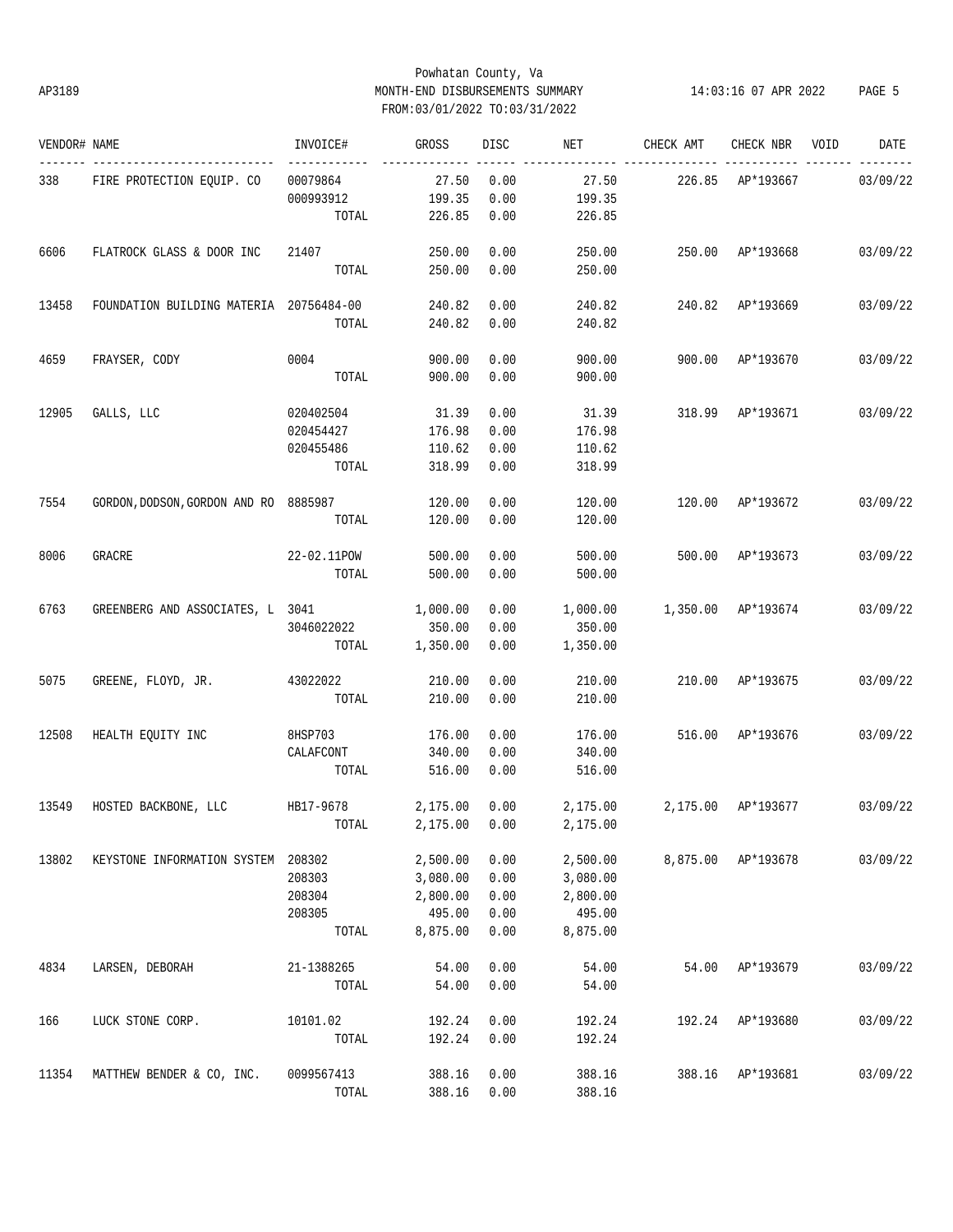# Powhatan County, Va AP3189 MONTH-END DISBURSEMENTS SUMMARY 14:03:16 07 APR 2022 PAGE 6 FROM:03/01/2022 TO:03/31/2022

| VENDOR# NAME |                                    | INVOICE#              | GROSS              | DISC         | NET                | CHECK AMT            | CHECK NBR        | VOID | DATE     |
|--------------|------------------------------------|-----------------------|--------------------|--------------|--------------------|----------------------|------------------|------|----------|
| 11840        | MCI COMM SERVICE                   | 2DG98147MAR2          | 33.68              | 0.00         | 33.68              | 33.68                | AP*193682        |      | 03/09/22 |
|              |                                    | TOTAL                 | 33.68              | 0.00         | 33.68              |                      |                  |      |          |
| 9666         | MID-ATLANTIC CONTROLS              | 30978                 | 19,768.00          | 0.00         | 19,768.00          | 20,668.00 AP*193683  |                  |      | 03/09/22 |
|              |                                    | 31088                 | 900.00             | 0.00         | 900.00             |                      |                  |      |          |
|              |                                    | TOTAL                 | 20,668.00          | 0.00         | 20,668.00          |                      |                  |      |          |
| 13176        | MIDWEST TAPE, LLC                  | 501314047             | 163.41             | 0.00         | 163.41             | 163.41 AP*193684     |                  |      | 03/09/22 |
|              |                                    | TOTAL                 | 163.41             | 0.00         | 163.41             |                      |                  |      |          |
| 10963        | MUSCO SPORTS LIGHTING, LLC         | 361003 332,594.00     |                    | 0.00         | 332,594.00         | 332,594.00 AP*193685 |                  |      | 03/09/22 |
|              |                                    |                       | TOTAL 332,594.00   | 0.00         | 332,594.00         |                      |                  |      |          |
| 7422         | <b>NACO</b>                        | 202107844             | 460.00             | 0.00         | 460.00             | 460.00               | AP*193686        |      | 03/09/22 |
|              |                                    | TOTAL                 | 460.00             | 0.00         | 460.00             |                      |                  |      |          |
| 10436        | OLD DOMINION TREE COMPANY          | 02282022              | 1,200.00           | 0.00         | 1,200.00           | 1,200.00 AP*193687   |                  |      | 03/09/22 |
|              |                                    | TOTAL                 | 1,200.00           | 0.00         | 1,200.00           |                      |                  |      |          |
| 9281         | OVERDRIVE, INC.                    | 01369DA22070          | 85.00              | 0.00         | 85.00              |                      | 86.00 AP*193688  |      | 03/09/22 |
|              |                                    | MR0136922072          | 1.00               | 0.00         | 1.00               |                      |                  |      |          |
|              |                                    | TOTAL                 | 86.00              | 0.00         | 86.00              |                      |                  |      |          |
| 1250         | POWHATAN AUTO & TRACTOR PAR 674189 |                       | 4.00               | 0.00         | 4.00               | 45.86 AP*193689      |                  |      | 03/09/22 |
|              |                                    | 675311                | 41.86              | 0.00         | 41.86              |                      |                  |      |          |
|              |                                    | TOTAL                 | 45.86              | 0.00         | 45.86              |                      |                  |      |          |
| 12955        | POWHATAN COUNTY PUBLIC SCHO 156    |                       | 30.42              | 0.00         | 30.42              | 22,517.47 AP*193690  |                  |      | 03/09/22 |
|              |                                    | JAN22-156             | 22,487.05          | 0.00         | 22,487.05          |                      |                  |      |          |
|              |                                    | TOTAL                 | 22,517.47          | 0.00         | 22,517.47          |                      |                  |      |          |
| 12064        | POWHATAN COUNTY TREASURER          | 01242022              | 189.17             | 0.00         | 189.17             | 1,993.54 AP*193691   |                  |      | 03/09/22 |
|              |                                    | 17309594-2-2          | 367.83             | 0.00         | 367.83             |                      |                  |      |          |
|              |                                    | 173114113-2-          | 765.33             | 0.00         | 765.33             |                      |                  |      |          |
|              |                                    | 173164150-2-          | 144.22             | 0.00         | 144.22             |                      |                  |      |          |
|              |                                    | 173166152-2-          | 110.06             | 0.00         | 110.06             |                      |                  |      |          |
|              |                                    | 173168-1-22           | 217.02             | 0.00         | 217.02             |                      |                  |      |          |
|              |                                    | 173178162-2-          | 36.57              | 0.00         | 36.57              |                      |                  |      |          |
|              |                                    | 173210193-2-<br>TOTAL | 163.34<br>1,993.54 | 0.00<br>0.00 | 163.34<br>1,993.54 |                      |                  |      |          |
|              |                                    |                       |                    |              |                    |                      |                  |      |          |
| 9518         | QUARLES PETROLEUM, INC.            | CT-1489376            | 266.53             | 0.00         | 266.53             |                      | 266.53 AP*193692 |      | 03/09/22 |
|              |                                    | TOTAL                 | 266.53             | 0.00         | 266.53             |                      |                  |      |          |
| 620          | R.C. GOODWYN & SONS, INC           | 0997463               | 16.76              | 0.00         | 16.76              |                      | 794.99 AP*193693 |      | 03/09/22 |
|              |                                    | 0998015               | 7.16               | 0.00         | 7.16               |                      |                  |      |          |
|              |                                    | 0998185               | 20.97              | 0.00         | 20.97              |                      |                  |      |          |
|              |                                    | 0999845               | 750.10             | 0.00         | 750.10             |                      |                  |      |          |
|              |                                    | TOTAL                 | 794.99             | 0.00         | 794.99             |                      |                  |      |          |
| 6579         | RICHMOND ALARM                     | 588610.               | 560.00             | 0.00         | 560.00             |                      | 560.00 AP*193694 |      | 03/09/22 |
|              |                                    | TOTAL                 | 560.00             | 0.00         | 560.00             |                      |                  |      |          |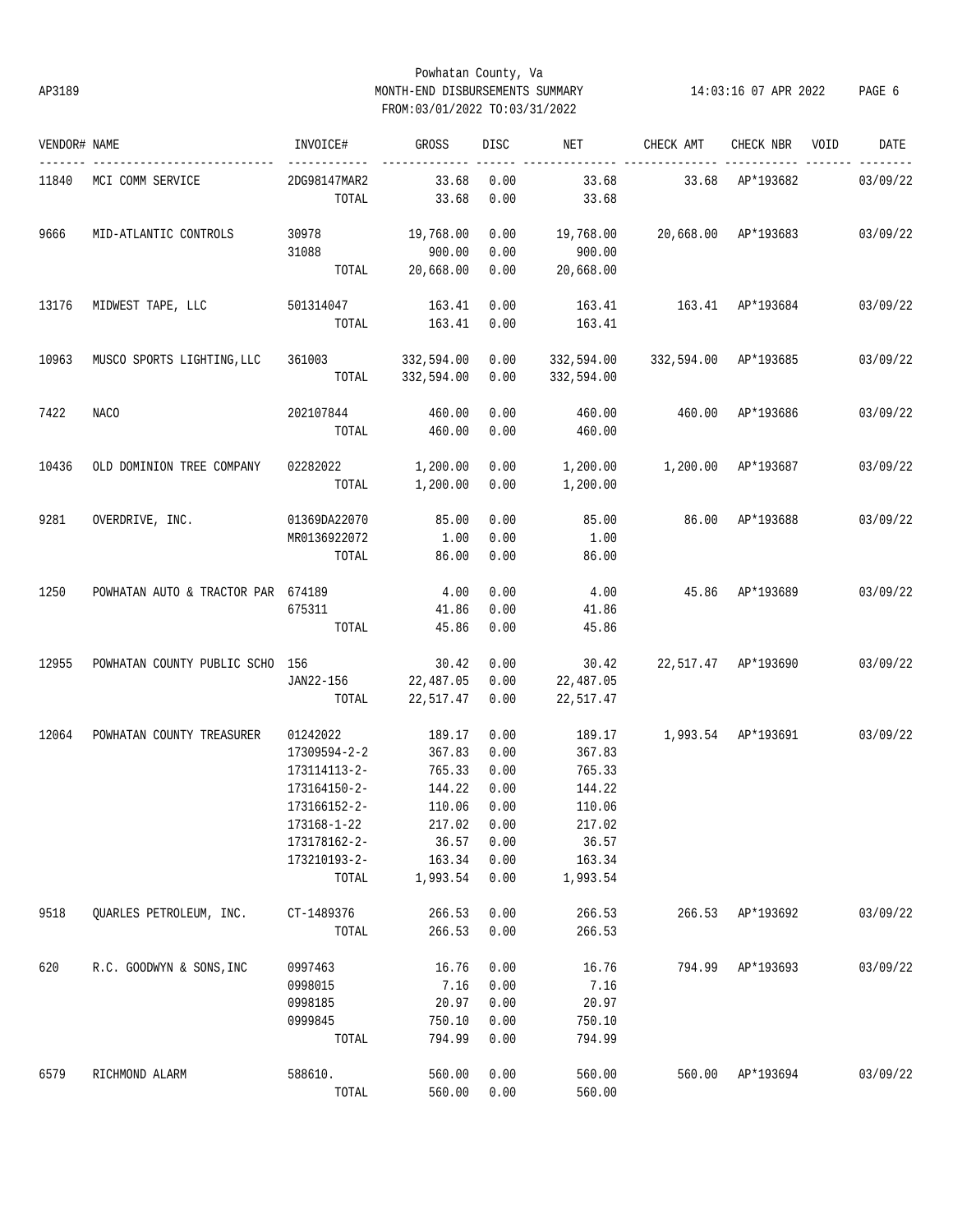# Powhatan County, Va AP3189 MONTH-END DISBURSEMENTS SUMMARY 14:03:16 07 APR 2022 PAGE 7 FROM:03/01/2022 TO:03/31/2022

| VENDOR# NAME |                                              | INVOICE#            | <b>GROSS</b>   | DISC <sub>2</sub> | NET FOR THE STATE OF THE STATE OF THE STATE OF THE STATE OF THE STATE OF THE STATE OF THE STATE OF THE STATE O | CHECK AMT CHECK NBR VOID         |                 | DATE     |
|--------------|----------------------------------------------|---------------------|----------------|-------------------|----------------------------------------------------------------------------------------------------------------|----------------------------------|-----------------|----------|
| 7325         | RICHMOND OXYGEN CO.                          | 383309,38331 718.00 |                | 0.00              | ____________________                                                                                           |                                  |                 | 03/09/22 |
|              |                                              | 384907              | 320.50         | 0.00              | 320.50                                                                                                         |                                  |                 |          |
|              |                                              |                     | TOTAL 1,038.50 | 0.00              | 1,038.50                                                                                                       |                                  |                 |          |
| 7062         | RUTHERFORD JANITOR SUPPLY 1244233            |                     | 381.00         | 0.00              |                                                                                                                | 381.00 575.10 AP*193696 03/09/22 |                 |          |
|              |                                              | 1244542             | 103.80         | 0.00              | 103.80                                                                                                         |                                  |                 |          |
|              |                                              | 1244543.            | 72.30          | 0.00              | 72.30                                                                                                          |                                  |                 |          |
|              |                                              | 1244546             | 18.00          | 0.00              | 18.00                                                                                                          |                                  |                 |          |
|              |                                              | TOTAL               | 575.10         | 0.00              | 575.10                                                                                                         |                                  |                 |          |
| 13682        | STAPLES BUSINESS CREDIT                      | 7349538777-0        | 0.79           | 0.00              | 0.79                                                                                                           | 997.08 AP*193697                 |                 | 03/09/22 |
|              |                                              | 7349644285-0        | 34.99          | 0.00              | 34.99                                                                                                          |                                  |                 |          |
|              |                                              | 7349685496-0        | 15.99          | 0.00              | 15.99                                                                                                          |                                  |                 |          |
|              |                                              | 7350269254-0        | 50.77          | 0.00              | 50.77                                                                                                          |                                  |                 |          |
|              |                                              | 7350441299-0        | 35.80          | 0.00              | 35.80                                                                                                          |                                  |                 |          |
|              |                                              | 7350561094-0        | 35.92          | 0.00              | 35.92                                                                                                          |                                  |                 |          |
|              |                                              | 7350850921-0        | 41.89          | 0.00              | 41.89                                                                                                          |                                  |                 |          |
|              |                                              | 7350880123-0        | 535.97         | 0.00              | 535.97                                                                                                         |                                  |                 |          |
|              |                                              | 7351272018-0        | 190.80         | 0.00              | 190.80                                                                                                         |                                  |                 |          |
|              |                                              | 7351304790-0        | 66.38          | 0.00              | 66.38                                                                                                          |                                  |                 |          |
|              |                                              | 7349819786-1        | $-12.22$       | 0.00              | $-12.22$                                                                                                       |                                  |                 |          |
|              |                                              | TOTAL               | 997.08         | 0.00              | 997.08                                                                                                         |                                  |                 |          |
| 12908        | SWANK MOVIE LICENSING USA                    | 3156128             | 608.00         | 0.00              | 608.00                                                                                                         | 608.00 AP*193698                 |                 | 03/09/22 |
|              |                                              | TOTAL               | 608.00         | 0.00              | 608.00                                                                                                         |                                  |                 |          |
| 8346         | SYCOM TECHNOLOGIES                           | AT70692             | 753.41         | 0.00              | 753.41                                                                                                         | 753.41 AP*193699                 |                 | 03/09/22 |
|              |                                              | TOTAL               | 753.41         | 0.00              | 753.41                                                                                                         |                                  |                 |          |
| 12214        | TARGETSOLUTIONS LEARNING                     | INV43459            | 1,261.00       | 0.00              |                                                                                                                | 1,261.00   1,261.00   AP*193700  |                 | 03/09/22 |
|              |                                              | TOTAL               | 1,261.00       | 0.00              | 1,261.00                                                                                                       |                                  |                 |          |
| 7450         | THOMSON REUTERS - WEST PAYM 845953453 138.68 |                     |                | 0.00              |                                                                                                                | 138.68   138.68   AP*193701      |                 | 03/09/22 |
|              |                                              | TOTAL               | 138.68         | 0.00              | 138.68                                                                                                         |                                  |                 |          |
| 9574         | UNIQUE MANAGEMENT SERVICES 6098519           |                     | 50.00          | 0.00              | 50.00                                                                                                          | 50.00                            | AP*193702       | 03/09/22 |
|              |                                              | TOTAL               |                |                   | 50.00 0.00 50.00                                                                                               |                                  |                 |          |
| 6721         | UNIVERSITY OF VIRGINIA                       | 50910               | 20.00          | 0.00              | 20.00                                                                                                          |                                  | 60.00 AP*193703 | 03/09/22 |
|              |                                              | 51120               | 20.00          | 0.00              | 20.00                                                                                                          |                                  |                 |          |
|              |                                              | 51121               | 20.00          | 0.00              | 20.00                                                                                                          |                                  |                 |          |
|              |                                              | TOTAL               | 60.00          | 0.00              | 60.00                                                                                                          |                                  |                 |          |
| 13390        | VERIZON                                      | 9900275695          | 2,275.73       | 0.00              | 2,275.73                                                                                                       | 2,275.73                         | AP*193704       | 03/09/22 |
|              |                                              | TOTAL               | 2,275.73       | 0.00              | 2,275.73                                                                                                       |                                  |                 |          |
| 13639        | VERIZON                                      | 850481552000        | 53.45          | 0.00              | 53.45                                                                                                          | 197.38                           | AP*193705       | 03/09/22 |
|              |                                              | 921422421FEB        | 92.00          | 0.00              | 92.00                                                                                                          |                                  |                 |          |
|              |                                              | VERIZON/FAX.        | 51.93          | 0.00              | 51.93                                                                                                          |                                  |                 |          |
|              |                                              | TOTAL               | 197.38         | 0.00              | 197.38                                                                                                         |                                  |                 |          |
| 11187        | VERIZON BUSINESS                             | 63699788            | 63.18          | 0.00              | 63.18                                                                                                          | 63.18                            | AP*193706       | 03/09/22 |
|              |                                              | TOTAL               | 63.18          | 0.00              | 63.18                                                                                                          |                                  |                 |          |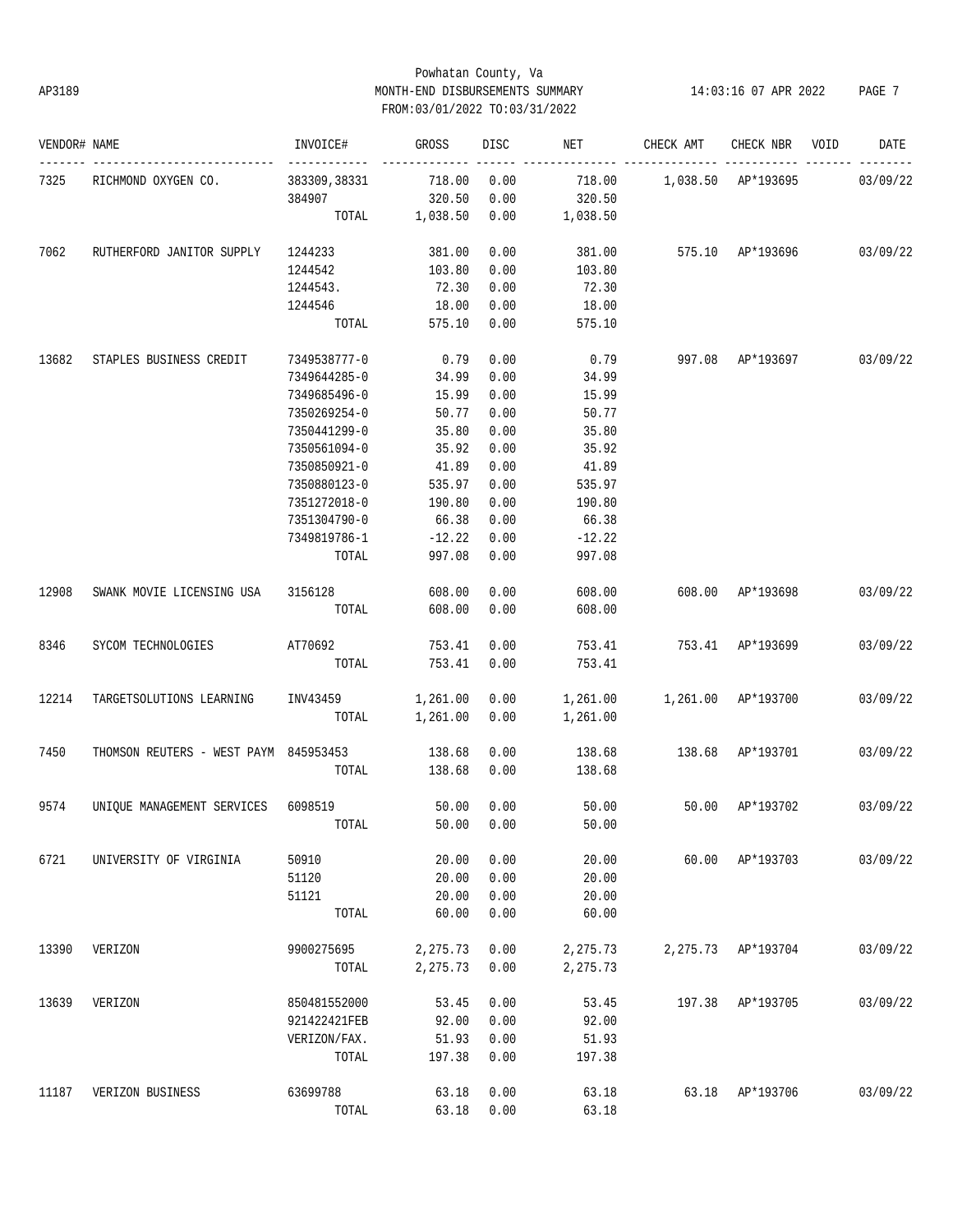# Powhatan County, Va AP3189 MONTH-END DISBURSEMENTS SUMMARY 14:03:16 07 APR 2022 PAGE 8 FROM:03/01/2022 TO:03/31/2022

| VENDOR# NAME |                                                 | INVOICE#                    | GROSS         | DISC | NET                         | CHECK AMT                    | CHECK NBR VOID     | DATE     |
|--------------|-------------------------------------------------|-----------------------------|---------------|------|-----------------------------|------------------------------|--------------------|----------|
| 6870         | VIRGINIA LAWYERS WEEKLY                         | 5802473-B2 399.00           |               | 0.00 | 399.00                      | 399.00 AP*193707             |                    | 03/09/22 |
|              |                                                 |                             | TOTAL 399.00  | 0.00 | 399.00                      |                              |                    |          |
| 12845        | WARD, MATTHEW CHANNING                          | 06540                       | 55.69         | 0.00 | 55.69                       | 55.69 AP*193708              |                    | 03/09/22 |
|              |                                                 |                             | TOTAL 55.69   | 0.00 | 55.69                       |                              |                    |          |
| 11181        | WELLS FARGO FINANCIAL LEASI 5019004071 2,593.90 |                             |               | 0.00 | 2,593.90 2,593.90 AP*193709 |                              |                    | 03/09/22 |
|              |                                                 | TOTAL                       | 2,593.90      | 0.00 | 2,593.90                    |                              |                    |          |
| 12063        | WINDSTREAM                                      | 012272474MAR                | 795.85        | 0.00 | 795.85                      |                              | 795.85 AP*193710   | 03/09/22 |
|              |                                                 | TOTAL                       | 795.85 0.00   |      | 795.85                      |                              |                    |          |
| 7755         | WITMER PUBLIC SAFETY                            | E2154469                    | 169.59        | 0.00 | 169.59                      | 169.59 AP*193711             |                    | 03/09/22 |
|              |                                                 | TOTAL                       | 169.59        | 0.00 | 169.59                      |                              |                    |          |
| 1890         | X-ZACT                                          |                             | 445.00        | 0.00 | 445.00                      | 445.00 AP*193712             |                    | 03/09/22 |
|              |                                                 | TOTAL                       | 445.00        | 0.00 | 445.00                      |                              |                    |          |
|              |                                                 |                             |               |      |                             |                              |                    |          |
| 6382         | AMOS & AMOS, PLLC                               | 9181797                     | 120.00        | 0.00 | 120.00                      | 240.00 AP*193713             |                    | 03/17/22 |
|              |                                                 | 9181798                     | 120.00        | 0.00 | 120.00                      |                              |                    |          |
|              |                                                 | TOTAL                       | 240.00        | 0.00 | 240.00                      |                              |                    |          |
|              | 12849 AQUA VIRGINIA                             | AQUAVA.3.8.2                | 75.31         | 0.00 | 75.31                       | 75.31 AP*193714              |                    | 03/17/22 |
|              |                                                 | TOTAL                       | 75.31         | 0.00 | 75.31                       |                              |                    |          |
| 11585        | ATLANTIC TACTICAL, INC. SI-10650334             |                             |               |      | 5,203.53 0.00 5,203.53      |                              | 5,203.53 AP*193715 | 03/17/22 |
|              |                                                 | TOTAL                       | 5,203.53 0.00 |      | 5,203.53                    |                              |                    |          |
| 9599         | AYERS, NANCY VAN HUIZEN 02.2022                 |                             | 774.33        | 0.00 | 774.33                      | 774.33 AP*193716             |                    | 03/17/22 |
|              |                                                 | TOTAL                       | 774.33        | 0.00 | 774.33                      |                              |                    |          |
| 8668         | BANK OF AMERICA                                 | 2154-FEB22                  | 2,435.10      | 0.00 |                             | 2,435.10 31,259.22 AP*193717 |                    | 03/17/22 |
|              |                                                 | 2542-FEB22                  | 4,508.04      | 0.00 | 4,508.04                    |                              |                    |          |
|              |                                                 | 2973-FEB22                  | 0.99          | 0.00 | 0.99                        |                              |                    |          |
|              |                                                 | 3118-FEB22                  | 1,659.41      | 0.00 | 1,659.41                    |                              |                    |          |
|              |                                                 | 3212-FEB22 63.39 0.00 63.39 |               |      |                             |                              |                    |          |
|              |                                                 | 3577-FEB22                  | 46.15         | 0.00 | 46.15                       |                              |                    |          |
|              |                                                 | 4596-FEB22                  | 6,756.25      | 0.00 | 6,756.25                    |                              |                    |          |
|              |                                                 | 4821-FEB22                  | 4,652.57      | 0.00 | 4,652.57                    |                              |                    |          |
|              |                                                 | 4863-FEB22                  | 1,212.45      | 0.00 | 1,212.45                    |                              |                    |          |
|              |                                                 | 5170-FEB22                  | 42.95         | 0.00 | 42.95                       |                              |                    |          |
|              |                                                 | 5680-FEB22                  | 874.86        | 0.00 | 874.86                      |                              |                    |          |
|              |                                                 | 7130-FEB22                  | 275.00        | 0.00 | 275.00                      |                              |                    |          |
|              |                                                 | 7170-FEB22                  | 19.95         | 0.00 | 19.95                       |                              |                    |          |
|              |                                                 | 7196-FEB22                  | 244.44        | 0.00 | 244.44                      |                              |                    |          |
|              |                                                 | 7279-FEB22                  | 325.00        | 0.00 | 325.00                      |                              |                    |          |
|              |                                                 | 7374-FEB22                  | 2,444.75      | 0.00 | 2,444.75                    |                              |                    |          |
|              |                                                 | 8775-FEB22                  | 10.16         | 0.00 | 10.16                       |                              |                    |          |
|              |                                                 | 8811-FEB22                  | 352.04        | 0.00 | 352.04                      |                              |                    |          |
|              |                                                 | 9051-FEB22                  | 1,274.55      | 0.00 | 1,274.55                    |                              |                    |          |
|              |                                                 | 9212-FEB22                  | 452.04        | 0.00 | 452.04                      |                              |                    |          |
|              |                                                 | 9563-FEB22                  | 1,011.56      | 0.00 | 1,011.56                    |                              |                    |          |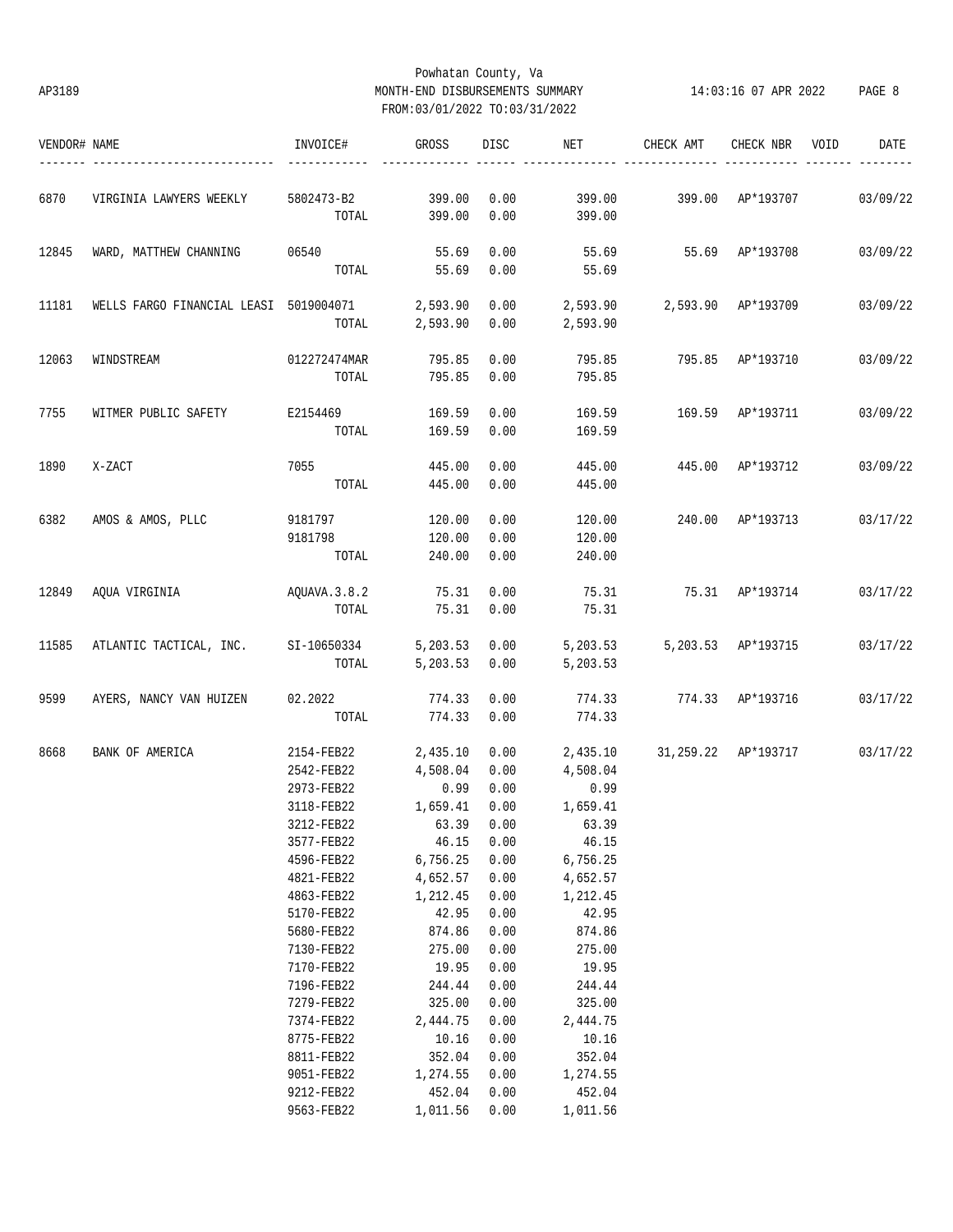# Powhatan County, Va AP3189 MONTH-END DISBURSEMENTS SUMMARY 14:03:16 07 APR 2022 PAGE 9 FROM:03/01/2022 TO:03/31/2022

| VENDOR# NAME |                                      | INVOICE#                      | GROSS                                           | DISC                 | NET                          | CHECK AMT                            | CHECK NBR          | VOID | DATE     |
|--------------|--------------------------------------|-------------------------------|-------------------------------------------------|----------------------|------------------------------|--------------------------------------|--------------------|------|----------|
|              |                                      | 9856-FEB22<br>TOTAL           | 2,597.57 0.00<br>31,259.22                      | 0.00                 | 2,597.57<br>31,259.22        |                                      |                    |      |          |
| 9454         | BANKERS INSURANCE, LLC               | 63064                         | 2,448.00<br>TOTAL 2,448.00                      | 0.00<br>0.00         | 2,448.00<br>2,448.00         | 2,448.00 AP*193718 03/17/22          |                    |      |          |
| 4836         | BILLYS POOL SERVICE LLC 10-2022      | TOTAL                         | 189.75<br>189.75                                | 0.00<br>0.00         | 189.75<br>189.75             |                                      | 189.75 AP*193719   |      | 03/17/22 |
| 6655         | BLOSSMAN GAS COMPANIES, INC 19871071 | TOTAL                         | 12.00<br>12.00                                  | 0.00<br>0.00         | 12.00<br>12.00               |                                      | 12.00 AP*193720    |      | 03/17/22 |
| 7296         | BOUND TREE MEDICAL, LLC 84425839     | TOTAL                         | 323.16<br>323.16                                | 0.00<br>0.00         | 323.16<br>323.16             | 323.16                               | AP*193721          |      | 03/17/22 |
| 11439        | BUSINESS CARD                        | 0168-FEB22<br>TOTAL           | 668.65<br>668.65                                | 0.00<br>0.00         | 668.65<br>668.65             | 668.65 AP*193722                     |                    |      | 03/17/22 |
| 11610        | BUSINESS CARD                        | 5719-FEB22<br>TOTAL           | 1,814.20<br>1,814.20                            | 0.00<br>0.00         | 1,814.20                     |                                      |                    |      | 03/17/22 |
| 11611        | BUSINESS CARD                        | 3423-FEB22<br>TOTAL           | 296.96<br>296.96                                | 0.00<br>0.00         | 296.96<br>296.96             |                                      | 296.96 AP*193724   |      | 03/17/22 |
| 12919        | BUSINESS CARD                        | 6145-FEB22<br>TOTAL           | 391.12<br>391.12                                | 0.00<br>0.00         | 391.12<br>391.12             |                                      | 391.12 AP*193725   |      | 03/17/22 |
| 4752         | BUSINESS CARD                        | 9796-FEB22<br>TOTAL           | 380.01<br>380.01                                | 0.00<br>0.00         | 380.01<br>380.01             | 380.01 AP*193726                     |                    |      | 03/17/22 |
| 8686         | C.W. WILLIAMS & CO., INC.            | 642684<br>TOTAL               | 2,943.91<br>2,943.91                            | 0.00<br>0.00         | 2,943.91                     | 2,943.91 2,943.91 AP*193727          |                    |      | 03/17/22 |
| 11996        | CLERK OF CIRCUIT COURT               | TDC#60008461<br>TOTAL         | 200.00<br>200.00                                | 0.00<br>0.00         | 200.00<br>200.00             | 200.00 AP*193728                     |                    |      | 03/17/22 |
|              | 11751 COMPASS MD                     | 489<br>490<br>490(2)<br>TOTAL | $2,455.00$ 0.00<br>879.00<br>479.50<br>3,813.50 | 0.00<br>0.00<br>0.00 | 879.00<br>479.50<br>3,813.50 | 2,455.00 3,813.50 AP*193729 03/17/22 |                    |      |          |
| 12813        | CORCORAN, JAMES C.                   | 0047<br>TOTAL                 | 75.00<br>75.00                                  | 0.00<br>0.00         | 75.00<br>75.00               |                                      | 75.00 AP*193730    |      | 03/17/22 |
| 13674        | CROWN ATLANTIC COMPANY LLC           | 375303150420<br>TOTAL         | 2,249.11<br>2,249.11                            | 0.00<br>0.00         | 2,249.11<br>2,249.11         |                                      | 2,249.11 AP*193731 |      | 03/17/22 |
| 6            | DELL MARKETING L.P.                  | 10561185790<br>TOTAL          | 49,730.00<br>49,730.00                          | 0.00<br>0.00         | 49,730.00<br>49,730.00       | 49,730.00                            | AP*193732          |      | 03/17/22 |
| 8787         | DMV RECEIPTING CENTER                | 202205900514<br>TOTAL         | 225.00<br>225.00                                | 0.00<br>0.00         | 225.00<br>225.00             |                                      | 225.00 AP*193733   |      | 03/17/22 |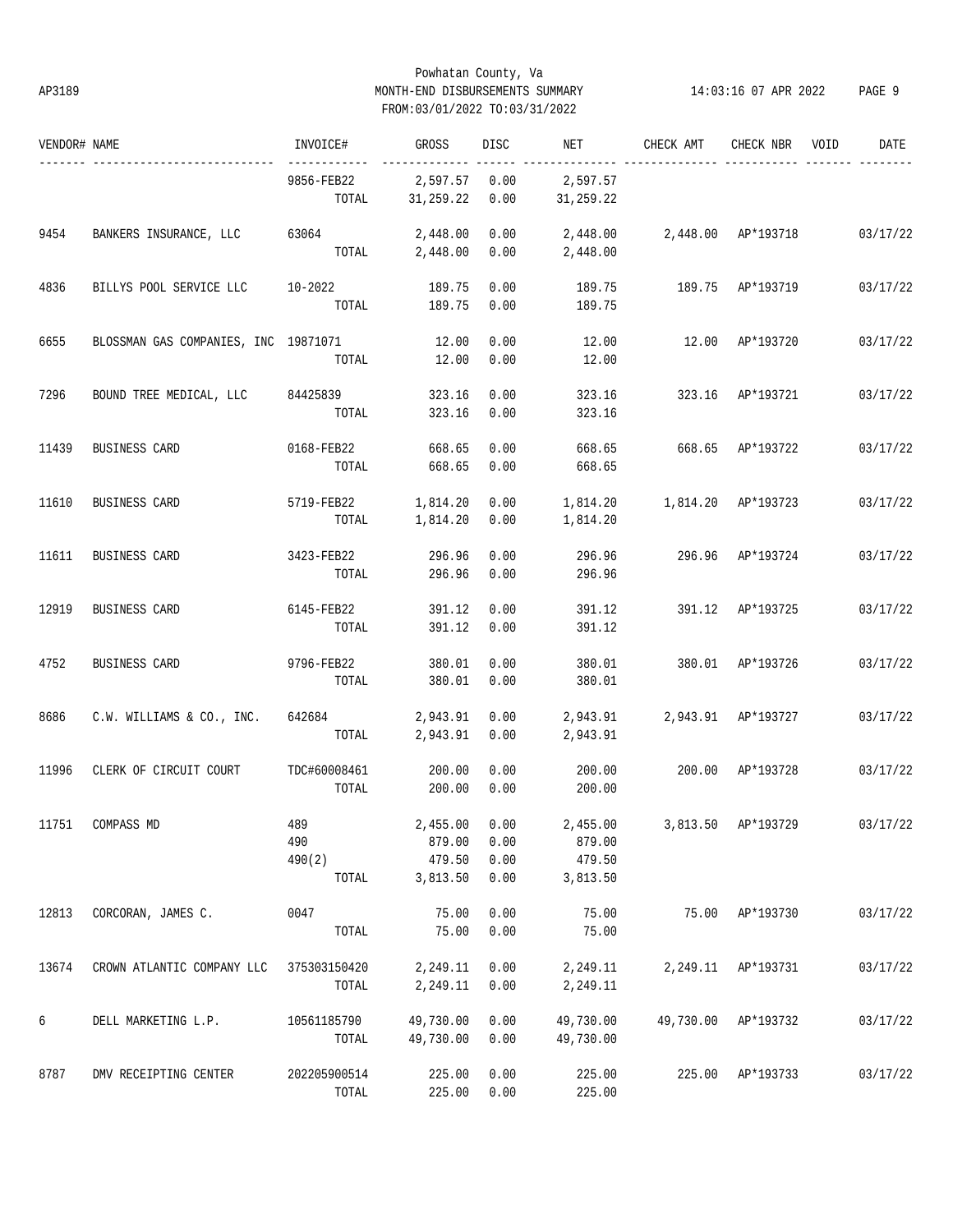# Powhatan County, Va AP3189 MONTH-END DISBURSEMENTS SUMMARY 14:03:16 07 APR 2022 PAGE 10 FROM:03/01/2022 TO:03/31/2022

| VENDOR# NAME |                                         | INVOICE#     | GROSS    | DISC | NET      | CHECK AMT          | CHECK NBR          | VOID | DATE     |
|--------------|-----------------------------------------|--------------|----------|------|----------|--------------------|--------------------|------|----------|
| 860          | DOMINION ENERGY VIRGINIA                | 2613832712MA | 181.98   | 0.00 | 181.98   |                    | 1,010.91 AP*193734 |      | 03/17/22 |
|              |                                         | 325444024503 | 232.85   | 0.00 | 232.85   |                    |                    |      |          |
|              |                                         | 466478330703 | 252.46   | 0.00 | 252.46   |                    |                    |      |          |
|              |                                         | 508065449303 | 210.79   | 0.00 | 210.79   |                    |                    |      |          |
|              |                                         | 621178981003 | 132.83   | 0.00 | 132.83   |                    |                    |      |          |
|              |                                         | TOTAL        | 1,010.91 | 0.00 | 1,010.91 |                    |                    |      |          |
| 13215        | EASTER, ROY E.                          | 0049         | 768.00   | 0.00 | 768.00   | 768.00             | AP*193735          |      | 03/17/22 |
|              |                                         | TOTAL        | 768.00   | 0.00 | 768.00   |                    |                    |      |          |
| 11224        | ELECTRONIC SYSTEMS, INC.                | IN2100678    | 1,045.63 | 0.00 | 1,045.63 | 1,045.63           | AP*193736          |      | 03/17/22 |
|              |                                         | TOTAL        | 1,045.63 | 0.00 | 1,045.63 |                    |                    |      |          |
| 6074         | EVIDENT, INC.                           | 188600B      | 91.75    | 0.00 | 91.75    | 91.75              | AP*193737          |      | 03/17/22 |
|              |                                         | TOTAL        | 91.75    | 0.00 | 91.75    |                    |                    |      |          |
| 6666         | FINE CREEK FIRE DEPT                    | 0048         | 1,249.80 | 0.00 | 1,249.80 | 1,249.80 AP*193738 |                    |      | 03/17/22 |
|              |                                         | TOTAL        | 1,249.80 | 0.00 | 1,249.80 |                    |                    |      |          |
| 8518         | FLANNAGAN, FRANKLIN L.                  | 02.2022      | 1,548.66 | 0.00 | 1,548.66 | 1,548.66 AP*193739 |                    |      | 03/17/22 |
|              |                                         | TOTAL        | 1,548.66 | 0.00 | 1,548.66 |                    |                    |      |          |
| 12905        | GALLS, LLC                              | 020550956    | 170.29   | 0.00 | 170.29   | 170.29             | AP*193740          |      | 03/17/22 |
|              |                                         | TOTAL        | 170.29   | 0.00 | 170.29   |                    |                    |      |          |
| 13290        | GLOBAL SIGNAL ACQUISITIONS 374890560420 |              | 1,060.90 | 0.00 | 1,060.90 | 1,060.90           | AP*193741          |      | 03/17/22 |
|              |                                         | TOTAL        | 1,060.90 | 0.00 | 1,060.90 |                    |                    |      |          |
| 8538         | GOODMAN, JOSEPHINE L.                   | 02.2022      | 774.33   | 0.00 | 774.33   | 774.33             | AP*193742          |      | 03/17/22 |
|              |                                         | TOTAL        | 774.33   | 0.00 | 774.33   |                    |                    |      |          |
| 9419         | <b>GOV DEALS</b>                        | 3827-022022  | 5.00     | 0.00 | 5.00     | 5.00               | AP*193743          |      | 03/17/22 |
|              |                                         | TOTAL        | 5.00     | 0.00 | 5.00     |                    |                    |      |          |
| 12906        | INTERACTIVE SCIENCES, INC.              | 2022-11828-1 | 498.48   | 0.00 | 498.48   | 498.48             | AP*193744          |      | 03/17/22 |
|              |                                         | TOTAL        | 498.48   | 0.00 | 498.48   |                    |                    |      |          |
| 13295        | J.D.POWER                               | INVUS108374  | 4,957.29 | 0.00 | 4,957.29 |                    | 4,957.29 AP*193745 |      | 03/17/22 |
|              |                                         | TOTAL        | 4,957.29 | 0.00 | 4,957.29 |                    |                    |      |          |
| 4704         | JOHNSON CONTROL FIRE PROTEC 88375326    |              | 1,297.22 | 0.00 | 1,297.22 |                    | 1,297.22 AP*193746 |      | 03/17/22 |
|              |                                         | TOTAL        | 1,297.22 | 0.00 | 1,297.22 |                    |                    |      |          |
| 13802        | KEYSTONE INFORMATION SYSTEM 208322      |              | 1,467.00 | 0.00 | 1,467.00 | 1,467.00           | AP*193747          |      | 03/17/22 |
|              |                                         | TOTAL        | 1,467.00 | 0.00 | 1,467.00 |                    |                    |      |          |
| 7981         | LANGUAGE LINE SERVICES                  | 10469324     | 43.20    | 0.00 | 43.20    | 43.20              | AP*193748          |      | 03/17/22 |
|              |                                         | TOTAL        | 43.20    | 0.00 | 43.20    |                    |                    |      |          |
| 4835         | LIFE-ASSIST, INC                        | 1182210      | 102.77   | 0.00 | 102.77   |                    | 222.03 AP*193749   |      | 03/17/22 |
|              |                                         | 1182542      | 0.76     | 0.00 | 0.76     |                    |                    |      |          |
|              |                                         | 1183967      | 118.50   | 0.00 | 118.50   |                    |                    |      |          |
|              |                                         | TOTAL        | 222.03   | 0.00 | 222.03   |                    |                    |      |          |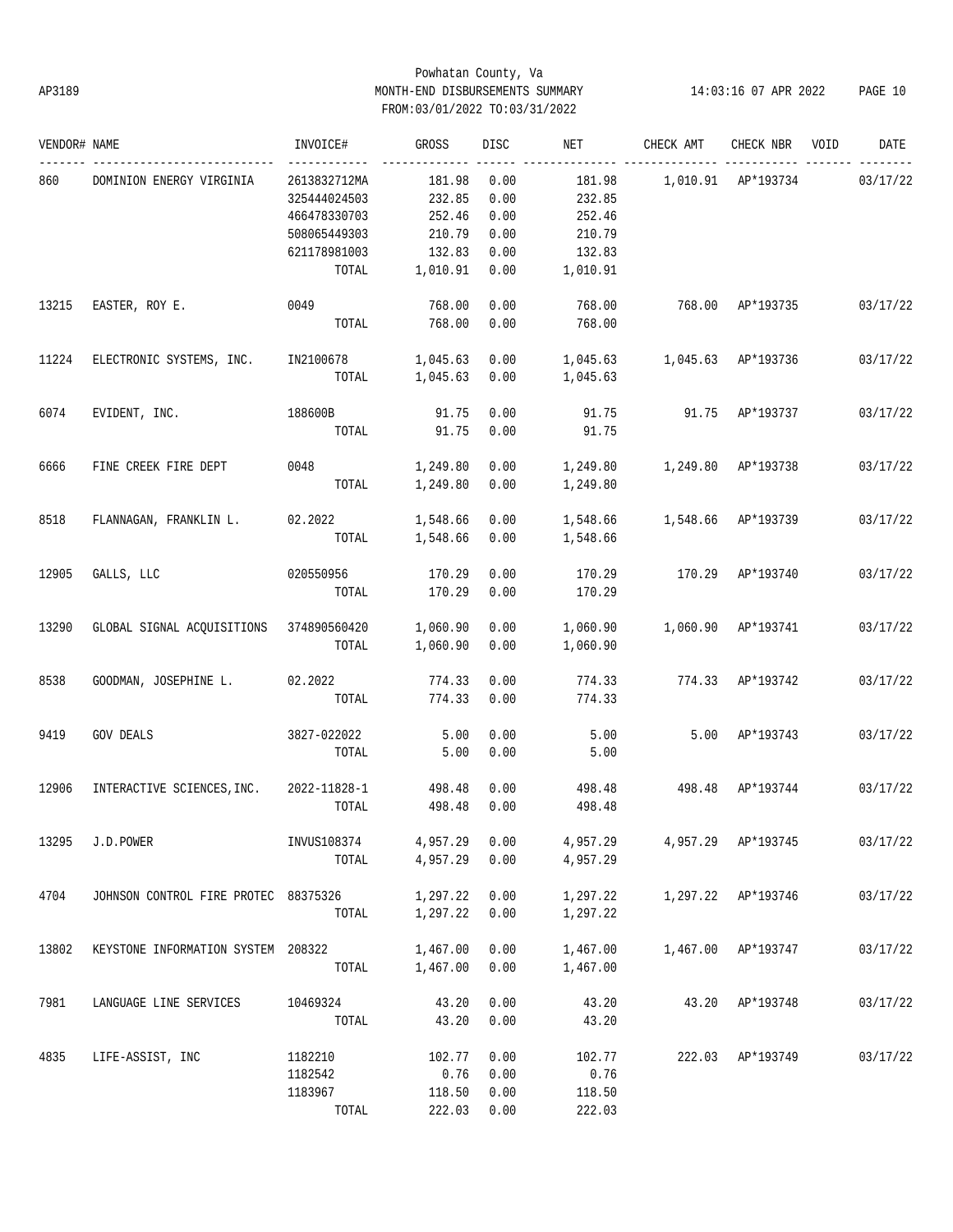# Powhatan County, Va AP3189 MONTH-END DISBURSEMENTS SUMMARY 14:03:16 07 APR 2022 PAGE 11 FROM:03/01/2022 TO:03/31/2022

| VENDOR# NAME |                                     | INVOICE#     | GROSS         | DISC | NET                    | CHECK AMT                       | CHECK NBR        | VOID | DATE     |
|--------------|-------------------------------------|--------------|---------------|------|------------------------|---------------------------------|------------------|------|----------|
| 4837         | MCANELLY CONSTRUCTION               | 10-2022E     | 7.00          | 0.00 | 7.00                   |                                 | 7.00 AP*193750   |      | 03/17/22 |
|              |                                     | TOTAL        | 7.00          | 0.00 | 7.00                   |                                 |                  |      |          |
| 13176        | MIDWEST TAPE, LLC                   | 501782213    | 40.48         | 0.00 | 40.48                  |                                 | 40.48 AP*193751  |      | 03/17/22 |
|              |                                     | TOTAL        | 40.48         | 0.00 | 40.48                  |                                 |                  |      |          |
| 12274        | MITEL CLOUD SERVICES, INC           | 39180214     | 39.80         | 0.00 | 39.80                  |                                 | 39.80 AP*193752  |      | 03/17/22 |
|              |                                     | TOTAL        | 39.80         | 0.00 | 39.80                  |                                 |                  |      |          |
| 7297         | NAFECO, INC.                        | 1131608      | 92.07         | 0.00 | 92.07                  | 92.07                           | AP*193753        |      | 03/17/22 |
|              |                                     | TOTAL        | 92.07         | 0.00 | 92.07                  |                                 |                  |      |          |
| 9281         | OVERDRIVE, INC.                     | CD0136922085 | 450.00        | 0.00 | 450.00                 | 450.00                          | AP*193754        |      | 03/17/22 |
|              |                                     | TOTAL        | 450.00        | 0.00 | 450.00                 |                                 |                  |      |          |
| 375          | PIEDMONT REGIONAL JAIL              | 3846         | 38,006.00     | 0.00 | 38,006.00              | 38,006.00 AP*193755             |                  |      | 03/17/22 |
|              |                                     | TOTAL        | 38,006.00     | 0.00 | 38,006.00              |                                 |                  |      |          |
| 9153         | PITNEY BOWES GLOBAL                 | 3315251946   | 150.00        | 0.00 | 150.00                 | 150.00                          | AP*193756        |      | 03/17/22 |
|              |                                     | TOTAL        | 150.00        | 0.00 | 150.00                 |                                 |                  |      |          |
| 780          | QUILL CORPORATION                   | 23040071     | 390.76        | 0.00 | 390.76                 |                                 | 390.76 AP*193757 |      | 03/17/22 |
|              |                                     | TOTAL        | 390.76        | 0.00 | 390.76                 |                                 |                  |      |          |
| 13979        | READ'S UNIFORMS, LLC                | 112630-99    | 87.88         | 0.00 | 87.88                  |                                 | 87.88 AP*193758  |      | 03/17/22 |
|              |                                     | TOTAL        | 87.88         | 0.00 | 87.88                  |                                 |                  |      |          |
| 4749         | RICHMOND CLEANING INDUSTRIE 3259841 |              | 1,298.50      | 0.00 | 1,298.50               | 1,298.50 AP*193759              |                  |      | 03/17/22 |
|              |                                     | TOTAL        | 1,298.50      | 0.00 | 1,298.50               |                                 |                  |      |          |
| 12509        | RICHMOND SUBURBAN NEWS              | 3272193FEB20 | 1,015.26      | 0.00 | 1,015.26               | 1,022.65 AP*193760              |                  |      | 03/17/22 |
|              |                                     | MFC-2108003- | 7.39          | 0.00 | 7.39                   |                                 |                  |      |          |
|              |                                     | TOTAL        | 1,022.65      | 0.00 | 1,022.65               |                                 |                  |      |          |
| 11522        | RIOPEDRE, RODOLFO                   | 03082022     | 37.79         | 0.00 | 37.79                  | 37.79 AP*193761                 |                  |      | 03/17/22 |
|              |                                     | TOTAL        | 37.79 0.00    |      | 37.79                  |                                 |                  |      |          |
| 12283        | SMARTSITES                          | 145370       | 1,125.00 0.00 |      |                        | 1,125.00   1,125.00   AP*193762 |                  |      | 03/17/22 |
|              |                                     | TOTAL        |               |      | 1,125.00 0.00 1,125.00 |                                 |                  |      |          |
| 1940         | STANDBY SYSTEMS, INC.               | 02220388     | 338.62        | 0.00 | 338.62                 |                                 | 491.62 AP*193763 |      | 03/17/22 |
|              |                                     | 02220389     | 153.00        | 0.00 | 153.00                 |                                 |                  |      |          |
|              |                                     | TOTAL        | 491.62 0.00   |      | 491.62                 |                                 |                  |      |          |
| 13682        | STAPLES BUSINESS CREDIT             | 7351419439-0 | 41.95         | 0.00 | 41.95                  |                                 | 403.36 AP*193764 |      | 03/17/22 |
|              |                                     | 7351457745-0 | 65.71         | 0.00 | 65.71                  |                                 |                  |      |          |
|              |                                     | 7351457745-0 | 24.49         | 0.00 | 24.49                  |                                 |                  |      |          |
|              |                                     | 7351457745-0 | 26.99         | 0.00 | 26.99                  |                                 |                  |      |          |
|              |                                     | 7351457745-0 | 33.14         | 0.00 | 33.14                  |                                 |                  |      |          |
|              |                                     | 7351457745-0 | 43.49         | 0.00 | 43.49                  |                                 |                  |      |          |
|              |                                     | 7351470928-0 | 45.06         | 0.00 | 45.06                  |                                 |                  |      |          |
|              |                                     | 7351545936-0 | 41.15         | 0.00 | 41.15                  |                                 |                  |      |          |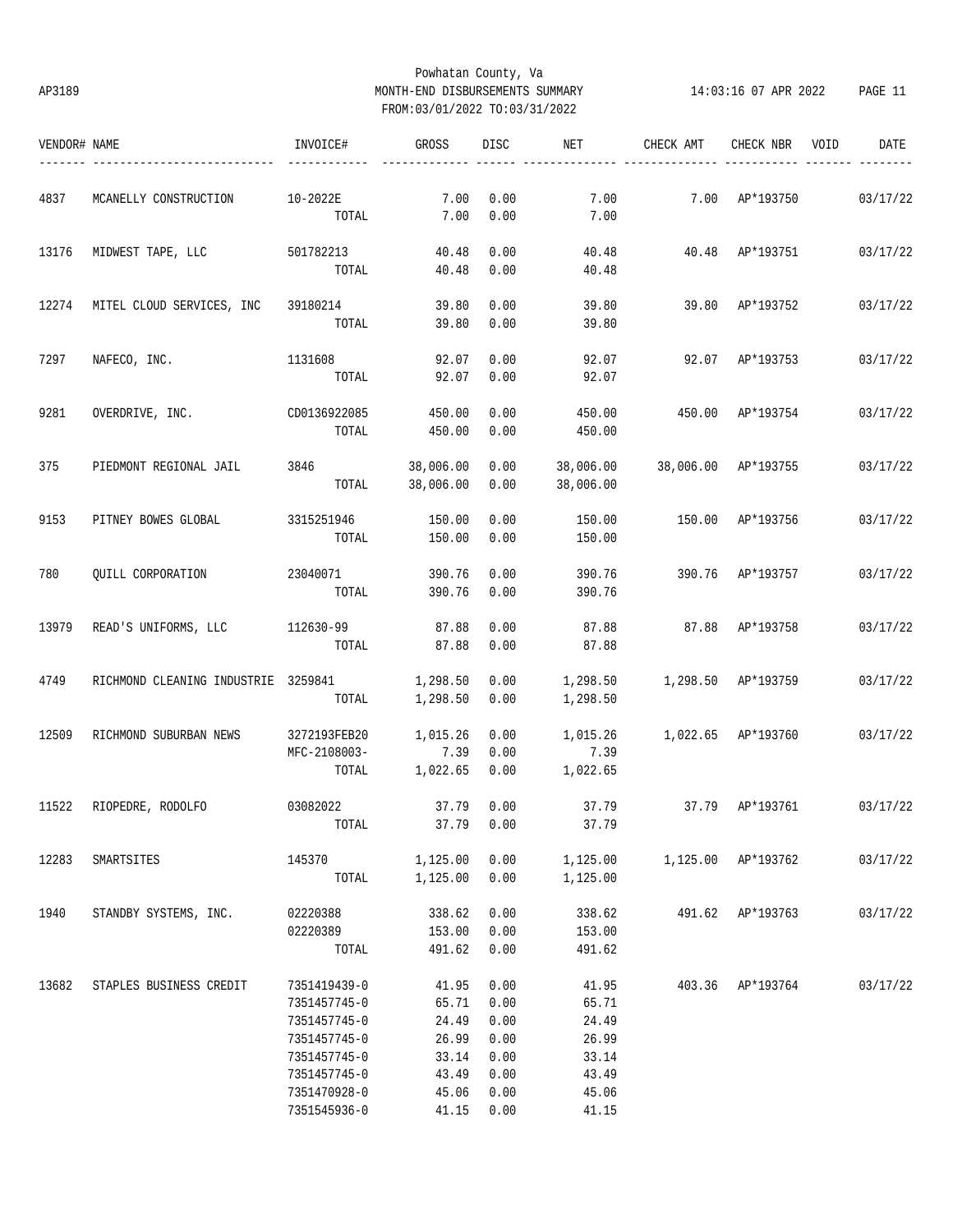# Powhatan County, Va AP3189 MONTH-END DISBURSEMENTS SUMMARY 14:03:16 07 APR 2022 PAGE 12 FROM:03/01/2022 TO:03/31/2022

| VENDOR# NAME |                                  | INVOICE#                     | GROSS         | DISC | NET        | CHECK AMT            | CHECK NBR          | VOID | DATE     |
|--------------|----------------------------------|------------------------------|---------------|------|------------|----------------------|--------------------|------|----------|
|              |                                  | ------------<br>7351903579-0 | 23.52         | 0.00 | 23.52      |                      |                    |      |          |
|              |                                  | 7352000992-0                 | 83.46         | 0.00 | 83.46      |                      |                    |      |          |
|              |                                  | 7351304790-1                 | $-25.60$      | 0.00 | $-25.60$   |                      |                    |      |          |
|              |                                  | TOTAL                        | 403.36        | 0.00 | 403.36     |                      |                    |      |          |
| 13193        | WEBSTER BANK - LOAN OPS          | 1149840APR22 299,937.61      |               | 0.00 | 299,937.61 | 299,937.61 AP*193765 |                    |      | 03/17/22 |
|              |                                  | TOTAL                        | 299,937.61    | 0.00 | 299,937.61 |                      |                    |      |          |
| 7397         | STONEWALL TECHNOLOGIES, INC 9829 |                              | 500.00        | 0.00 | 500.00     |                      | 500.00 AP*193766   |      | 03/17/22 |
|              |                                  | TOTAL                        | 500.00        | 0.00 | 500.00     |                      |                    |      |          |
| 11988        | SUMMIT MEDIA LLC                 | 565568-2                     | 99.00         | 0.00 | 99.00      |                      | 99.00 AP*193767    |      | 03/17/22 |
|              |                                  | TOTAL                        | 99.00         | 0.00 | 99.00      |                      |                    |      |          |
| 8346         | SYCOM TECHNOLOGIES               | AT71087                      | 2,958.00      | 0.00 | 2,958.00   | 2,958.00 AP*193768   |                    |      | 03/17/22 |
|              |                                  | TOTAL                        | 2,958.00      | 0.00 | 2,958.00   |                      |                    |      |          |
| 7543         | SYDNOR, LEON                     | 0045                         | 576.00        | 0.00 | 576.00     |                      | 576.00 AP*193769   |      | 03/17/22 |
|              |                                  | TOTAL                        | 576.00        | 0.00 | 576.00     |                      |                    |      |          |
| 13684        | TAXING AUTHORITY CONSULTING 0000 |                              | 3,682.00      | 0.00 | 3,682.00   |                      | 3,682.00 AP*193770 |      | 03/17/22 |
|              |                                  | TOTAL                        | 3,682.00      | 0.00 | 3,682.00   |                      |                    |      |          |
| 10429        | TREASURER OF VIRGINIA            | LV202202                     | 3,141.93 0.00 |      | 3,141.93   |                      | 3,141.93 AP*193771 |      | 03/17/22 |
|              |                                  | TOTAL                        | 3,141.93 0.00 |      | 3,141.93   |                      |                    |      |          |
| 11193        | VERIZON                          | 151973795000                 | 1,739.18      | 0.00 | 1,739.18   | 1,739.18 AP*193772   |                    |      | 03/17/22 |
|              |                                  | TOTAL                        | 1,739.18      | 0.00 | 1,739.18   |                      |                    |      |          |
| 13639        | VERIZON                          | 63108448FEB2                 | 679.52        | 0.00 | 679.52     |                      | 1,608.88 AP*193773 |      | 03/17/22 |
|              |                                  | 650917654000                 | 869.69        | 0.00 | 869.69     |                      |                    |      |          |
|              |                                  | 914891786FEB                 | 59.67         | 0.00 | 59.67      |                      |                    |      |          |
|              |                                  | TOTAL                        | 1,608.88      | 0.00 | 1,608.88   |                      |                    |      |          |
| 11187        | VERIZON BUSINESS                 | 64173662                     | 66.58         | 0.00 | 66.58      | 66.58 AP*193774      |                    |      | 03/17/22 |
|              |                                  | TOTAL                        | 66.58         | 0.00 | 66.58      |                      |                    |      |          |
| 8083         | WELDON COOPER CENTER FOR         | 51427                        | 80.00         | 0.00 | 80.00      |                      | 160.00 AP*193775   |      | 03/17/22 |
|              |                                  | 51428                        | 80.00         | 0.00 | 80.00      |                      |                    |      |          |
|              |                                  | TOTAL                        | 160.00        | 0.00 | 160.00     |                      |                    |      |          |
| 11698        | WESTWOOD PHARMACY                | 30903                        | 148.09        | 0.00 | 148.09     |                      | 148.09 AP*193776   |      | 03/17/22 |
|              |                                  | TOTAL                        | 148.09        | 0.00 | 148.09     |                      |                    |      |          |
| 12458        | WIMMER, WILLIE                   | 2231                         | 702.25        | 0.00 | 702.25     |                      | 4,591.58 AP*193777 |      | 03/17/22 |
|              |                                  | 2232                         | 559.85        | 0.00 | 559.85     |                      |                    |      |          |
|              |                                  | 2240                         | 2,693.58      | 0.00 | 2,693.58   |                      |                    |      |          |
|              |                                  | 2241                         | 635.90        | 0.00 | 635.90     |                      |                    |      |          |
|              |                                  | TOTAL                        | 4,591.58      | 0.00 | 4,591.58   |                      |                    |      |          |
| 7755         | WITMER PUBLIC SAFETY             | INV3037                      | 315.59        | 0.00 | 315.59     |                      | 315.59 AP*193778   |      | 03/17/22 |
|              |                                  | TOTAL                        | 315.59 0.00   |      | 315.59     |                      |                    |      |          |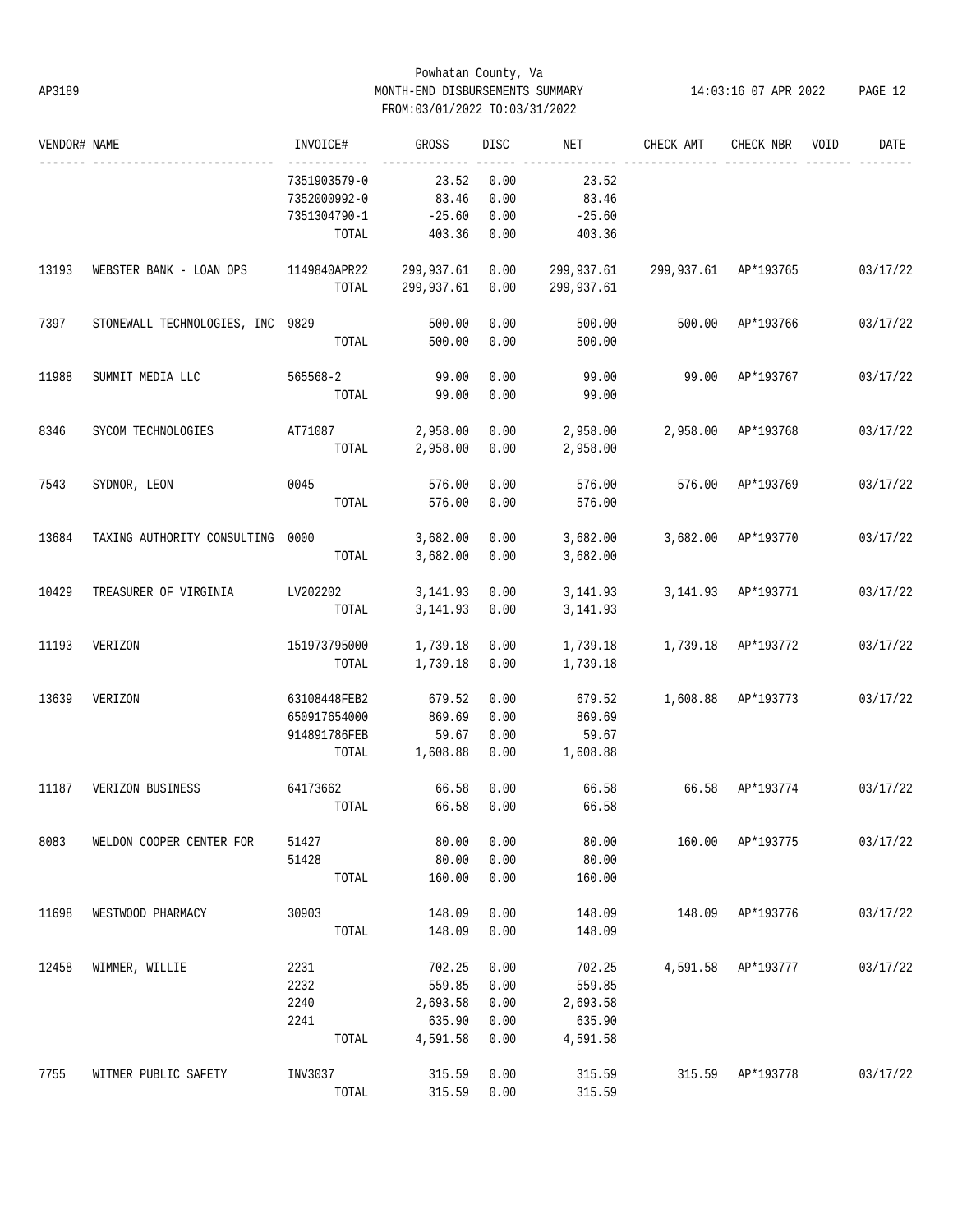# Powhatan County, Va AP3189 MONTH-END DISBURSEMENTS SUMMARY 14:03:16 07 APR 2022 PAGE 13 FROM:03/01/2022 TO:03/31/2022

| VENDOR# NAME |                                       | INVOICE#           | GROSS          | DISC        | NET      | CHECK AMT                   | CHECK NBR          | VOID | DATE     |
|--------------|---------------------------------------|--------------------|----------------|-------------|----------|-----------------------------|--------------------|------|----------|
| 10565        | A. D. DESIGNS                         | NONE               | 500.00         | 0.00        | 500.00   | 500.00                      | AP*193779          |      | 03/23/22 |
|              |                                       | TOTAL              | 500.00         | 0.00        | 500.00   |                             |                    |      |          |
| 9183         | AIR, WATER & SOIL LABORATOR V22001229 |                    | 40.00          | 0.00        | 40.00    | 1,757.40 AP*193780          |                    |      | 03/23/22 |
|              |                                       | V22001246          | 77.40          | 0.00        | 77.40    |                             |                    |      |          |
|              |                                       | V22001322          | 111.80         | 0.00        | 111.80   |                             |                    |      |          |
|              |                                       | V22001341          | 150.20         | 0.00        | 150.20   |                             |                    |      |          |
|              |                                       | V22001532          | 40.00          | 0.00        | 40.00    |                             |                    |      |          |
|              |                                       | V22001533          | 40.00          | 0.00        | 40.00    |                             |                    |      |          |
|              |                                       | V22001560          | 77.40          | 0.00        | 77.40    |                             |                    |      |          |
|              |                                       | V22001577          | 111.80         | 0.00        | 111.80   |                             |                    |      |          |
|              |                                       | V22001607          | 56.60          | 0.00        | 56.60    |                             |                    |      |          |
|              |                                       | V22001705          | 40.00          | 0.00        | 40.00    |                             |                    |      |          |
|              |                                       | V22001821          | 274.20         | 0.00        | 274.20   |                             |                    |      |          |
|              |                                       | V22001831          | 362.40         | 0.00        | 362.40   |                             |                    |      |          |
|              |                                       | V22001986          | 44.20          | 0.00        | 44.20    |                             |                    |      |          |
|              |                                       | V22001987          | 43.00          | 0.00        | 43.00    |                             |                    |      |          |
|              |                                       | V22001988          | 43.00          | 0.00        | 43.00    |                             |                    |      |          |
|              |                                       | V22002075          | 133.60         | 0.00        | 133.60   |                             |                    |      |          |
|              |                                       | V2202086           | 111.80         | 0.00        | 111.80   |                             |                    |      |          |
|              |                                       | TOTAL              | 1,757.40       | 0.00        | 1,757.40 |                             |                    |      |          |
| 7394         | ALERT-ALL CORPORATION                 | 222030058          | 650.00         | 0.00        | 650.00   | 650.00 AP*193781            |                    |      | 03/23/22 |
|              |                                       | TOTAL              | 650.00         | 0.00        | 650.00   |                             |                    |      |          |
| 11931        | ALTAIRIS TECHNOLOGY PARTNER 58        |                    | 3,540.50 0.00  |             |          | 3,540.50 3,540.50 AP*193782 |                    |      | 03/23/22 |
|              |                                       |                    | TOTAL 3,540.50 | 0.00        | 3,540.50 |                             |                    |      |          |
| 13371        | AMERICAN PEST MANAGEMENT, I 6969353   |                    | 164.59         | 0.00        | 164.59   | 164.59 AP*193783            |                    |      | 03/23/22 |
|              |                                       | TOTAL              | 164.59         | 0.00        | 164.59   |                             |                    |      |          |
| 12849        | AQUA VIRGINIA                         | 0559913-3-22       | 28.29          | 0.00        |          | 28.29 1,014.01 AP*193784    |                    |      | 03/23/22 |
|              |                                       | 0559914-3-22       | 31.41          | 0.00        | 31.41    |                             |                    |      |          |
|              |                                       | 0574622-3-22       | 58.46          | 0.00        | 58.46    |                             |                    |      |          |
|              |                                       | 0575072-3-22       | 106.26         | 0.00        | 106.26   |                             |                    |      |          |
|              |                                       | $0620830 - 3 - 22$ | 14.36          | 0.00        | 14.36    |                             |                    |      |          |
|              |                                       | 0621132-3-22       |                | 202.40 0.00 | 202.40   |                             |                    |      |          |
|              |                                       | 0621730-3-22       | 184.95         | 0.00        | 184.95   |                             |                    |      |          |
|              |                                       | 0621781-3-22       | 22.68          | 0.00        | 22.68    |                             |                    |      |          |
|              |                                       | 0621784-3-22       | 42.23          | 0.00        | 42.23    |                             |                    |      |          |
|              |                                       | 0621880-3-22       | 18.31          | 0.00        | 18.31    |                             |                    |      |          |
|              |                                       | 1100656-3-22       | 133.22         | 0.00        | 133.22   |                             |                    |      |          |
|              |                                       | 1100657-3-22       | 151.88         | 0.00        | 151.88   |                             |                    |      |          |
|              |                                       | 1401897-3-22       | 19.56          | 0.00        | 19.56    |                             |                    |      |          |
|              |                                       | TOTAL              | 1,014.01       | 0.00        | 1,014.01 |                             |                    |      |          |
| 12178        | BAIN, CHRISTOPHER A.                  | 9172403            | 120.00         | 0.00        | 120.00   |                             | 120.00 AP*193785   |      | 03/23/22 |
|              |                                       | TOTAL              | 120.00         | 0.00        | 120.00   |                             |                    |      |          |
| 13420        | BEACON ATHLETICS LLC                  | 0544342-IN         | 209.00         | 0.00        | 209.00   |                             | 209.00 AP*193786   |      | 03/23/22 |
|              |                                       | TOTAL              | 209.00         | 0.00        | 209.00   |                             |                    |      |          |
| 6655         | BLOSSMAN GAS COMPANIES, INC 19640282  |                    | 1,062.52 0.00  |             | 1,062.52 |                             | 5,766.05 AP*193787 |      | 03/23/22 |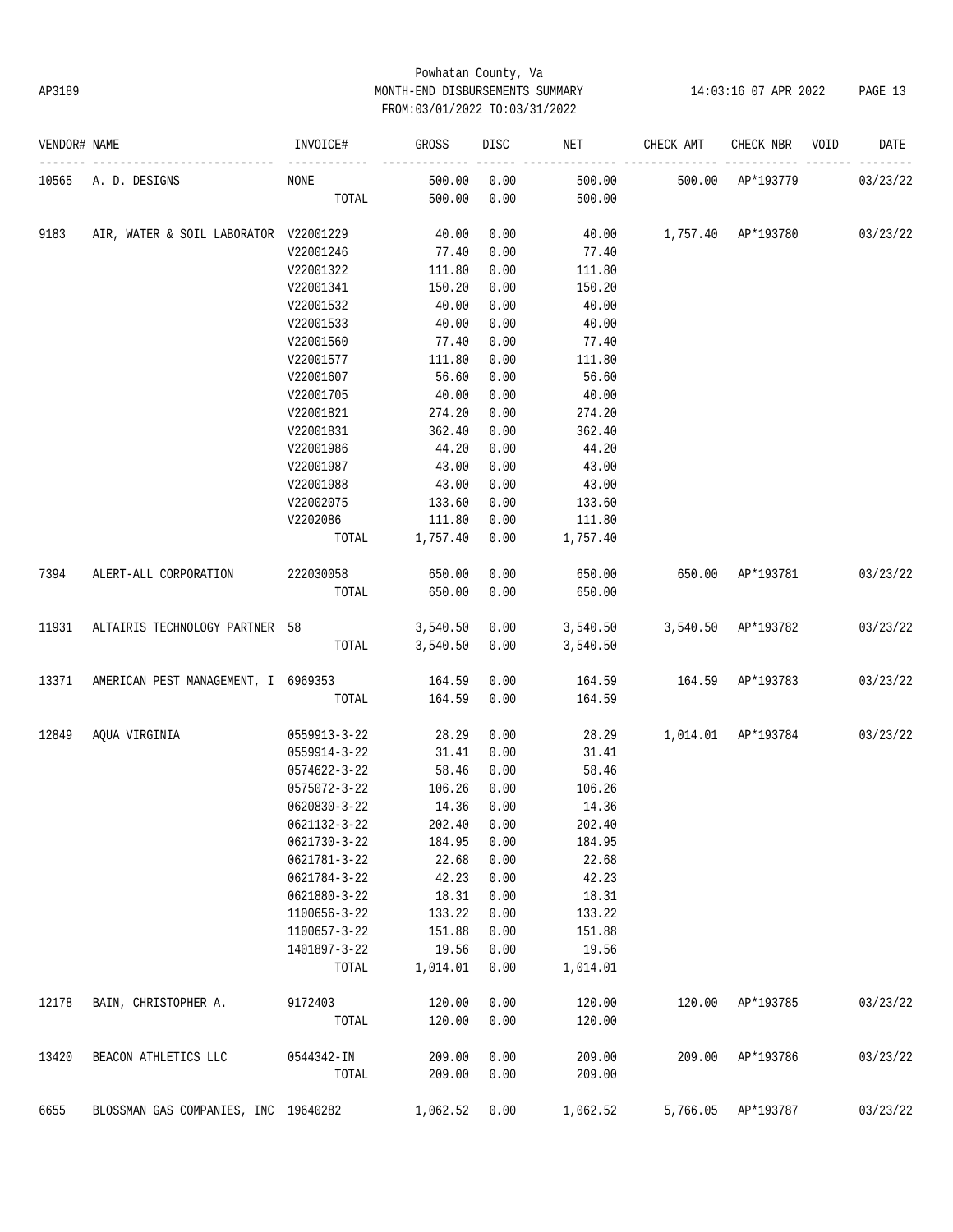# Powhatan County, Va AP3189 MONTH-END DISBURSEMENTS SUMMARY 14:03:16 07 APR 2022 PAGE 14 FROM:03/01/2022 TO:03/31/2022

| VENDOR# NAME |                                   | INVOICE#     | GROSS                | DISC | NET       | CHECK AMT           | CHECK NBR        | VOID | DATE     |
|--------------|-----------------------------------|--------------|----------------------|------|-----------|---------------------|------------------|------|----------|
|              |                                   | 19650951     | 694.77               | 0.00 | 694.77    |                     |                  |      |          |
|              |                                   | 19696822     | 497.46               | 0.00 | 497.46    |                     |                  |      |          |
|              |                                   | 19764756     | 427.58               | 0.00 | 427.58    |                     |                  |      |          |
|              |                                   | 19875955     | 263.16               | 0.00 | 263.16    |                     |                  |      |          |
|              |                                   | 19932853     | 677.94               | 0.00 | 677.94    |                     |                  |      |          |
|              |                                   | 3586440      | 2,142.62             | 0.00 | 2,142.62  |                     |                  |      |          |
|              |                                   | TOTAL        | 5,766.05             | 0.00 | 5,766.05  |                     |                  |      |          |
| 9991         | BMS DIRECT                        | 157382       | 787.08               | 0.00 | 787.08    |                     | 787.08 AP*193788 |      | 03/23/22 |
|              |                                   | TOTAL        | 787.08               | 0.00 | 787.08    |                     |                  |      |          |
| 7296         | BOUND TREE MEDICAL, LLC 84442369  |              | 615.75               | 0.00 | 615.75    | 620.55 AP*193789    |                  |      | 03/23/22 |
|              |                                   | 84444485     | 4.80                 | 0.00 | 4.80      |                     |                  |      |          |
|              |                                   | TOTAL        | 620.55               | 0.00 | 620.55    |                     |                  |      |          |
| 13210        | BRONSON CONTRACTORS LLC           | 0152022      | 2,300.00             | 0.00 | 2,300.00  | 15,900.00 AP*193790 |                  |      | 03/23/22 |
|              |                                   | 0162022      | 2,200.00             | 0.00 | 2,200.00  |                     |                  |      |          |
|              |                                   | 0172022      | 5,200.00             | 0.00 | 5,200.00  |                     |                  |      |          |
|              |                                   | 0182022      | 4,400.00             | 0.00 | 4,400.00  |                     |                  |      |          |
|              |                                   | 0192022      | 1,800.00             | 0.00 | 1,800.00  |                     |                  |      |          |
|              |                                   | TOTAL        | 15,900.00            | 0.00 | 15,900.00 |                     |                  |      |          |
| 9876         | BSN SPORTS, LLC                   | 916024029    | 941.60               | 0.00 | 941.60    | 1,633.84 AP*193791  |                  |      | 03/23/22 |
|              |                                   | 916124727    | 692.24               | 0.00 | 692.24    |                     |                  |      |          |
|              |                                   | TOTAL        | 1,633.84             | 0.00 | 1,633.84  |                     |                  |      |          |
| 13044        | BUGGY TOP                         | 012022-015   | 6,446.00             | 0.00 | 6,446.00  | 6,446.00 AP*193792  |                  |      | 03/23/22 |
|              |                                   | TOTAL        | 6,446.00             | 0.00 | 6,446.00  |                     |                  |      |          |
| 11459        | CARTER, RAMONA                    | 265563       | 112.18               | 0.00 | 112.18    |                     | 112.18 AP*193793 |      | 03/23/22 |
|              |                                   | TOTAL        | 112.18               | 0.00 | 112.18    |                     |                  |      |          |
| 540          | CENTRAL VIRGINIA WASTE MANA 27519 |              | 18,933.19            | 0.00 | 18,933.19 | 34,812.92 AP*193794 |                  |      | 03/23/22 |
|              |                                   | 27523        | 397.28               | 0.00 | 397.28    |                     |                  |      |          |
|              |                                   | 27546        | 50.00                | 0.00 | 50.00     |                     |                  |      |          |
|              |                                   | 27569        | 15,432.45            | 0.00 | 15,432.45 |                     |                  |      |          |
|              |                                   |              | TOTAL 34,812.92 0.00 |      | 34,812.92 |                     |                  |      |          |
| 6965         | CINTAS CORPORATION                | 4108124119   | 91.22                | 0.00 | 91.22     |                     | 397.35 AP*193795 |      | 03/23/22 |
|              |                                   | 4110183836   | 83.44                | 0.00 | 83.44     |                     |                  |      |          |
|              |                                   | 4112253384   | 91.22                | 0.00 | 91.22     |                     |                  |      |          |
|              |                                   | 4112905196   | 91.22                | 0.00 | 91.22     |                     |                  |      |          |
|              |                                   | 4113589891   | 40.25                | 0.00 | 40.25     |                     |                  |      |          |
|              |                                   | TOTAL        | 397.35               | 0.00 | 397.35    |                     |                  |      |          |
| 12756        | COMCAST                           | COMCAST3.18. | 439.80               | 0.00 | 439.80    | 439.80              | AP*193796        |      | 03/23/22 |
|              |                                   | TOTAL        | 439.80               | 0.00 | 439.80    |                     |                  |      |          |
| 11861        | COMMUNITY LIFE CHURCH             | MAR2022      | 10,259.96            | 0.00 | 10,259.96 | 10,259.96           | AP*193797        |      | 03/23/22 |
|              |                                   | TOTAL        | 10,259.96            | 0.00 | 10,259.96 |                     |                  |      |          |
| 11389        | COSTEN FLOORS                     | CG206917     | 8,324.00             | 0.00 | 8,324.00  | 9,824.00            | AP*193798        |      | 03/23/22 |
|              |                                   | CG206965     | 1,500.00             | 0.00 | 1,500.00  |                     |                  |      |          |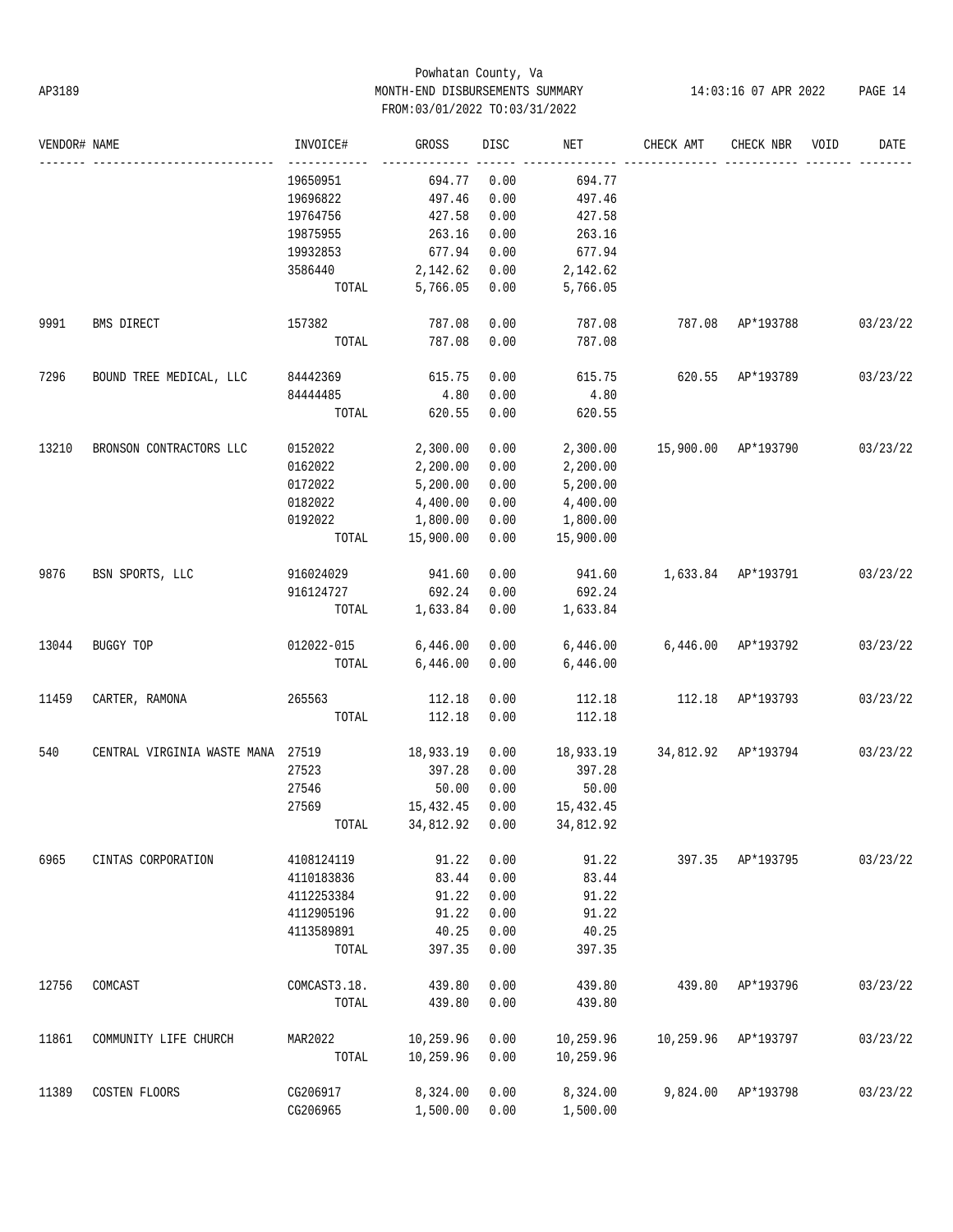# Powhatan County, Va AP3189 MONTH-END DISBURSEMENTS SUMMARY 14:03:16 07 APR 2022 PAGE 15 FROM:03/01/2022 TO:03/31/2022

| VENDOR# NAME |                                       | INVOICE#                                                    | GROSS          | DISC <sub>2</sub> | NET                    | CHECK AMT                       | CHECK NBR VOID     | DATE     |
|--------------|---------------------------------------|-------------------------------------------------------------|----------------|-------------------|------------------------|---------------------------------|--------------------|----------|
|              |                                       | TOTAL                                                       |                |                   | 9,824.00 0.00 9,824.00 |                                 |                    |          |
| 6240         | DIAMOND SPRINGS WATER, INC            | 0002329211                                                  | 9.95           | 0.00              |                        | 9.95 69.40 $AP*193799$ 03/23/22 |                    |          |
|              |                                       | 0002332508                                                  | 11.95          | 0.00              | 11.95                  |                                 |                    |          |
|              |                                       | 0002368504                                                  | 27.96          | 0.00              | 27.96                  |                                 |                    |          |
|              |                                       | 003389-2-22                                                 | 19.54          | 0.00              | 19.54                  |                                 |                    |          |
|              |                                       | TOTAL                                                       | 69.40          | 0.00              | 69.40                  |                                 |                    |          |
| 860          | DOMINION ENERGY VIRGINIA              | $0.0962041034-3$ 1,406.10 0.00 1,406.10 22,485.01 AP*193800 |                |                   |                        |                                 |                    | 03/23/22 |
|              |                                       | 0998223150-3 134.25                                         |                | 0.00              | 134.25                 |                                 |                    |          |
|              |                                       | 1223507334-3                                                | 129.59         | 0.00              | 129.59                 |                                 |                    |          |
|              |                                       | 1552444950-3                                                | 77.12          | 0.00              | 77.12                  |                                 |                    |          |
|              |                                       | 1875198911-3                                                | 122.85         | 0.00              | 122.85                 |                                 |                    |          |
|              |                                       | 2312285006-3 359.67                                         |                | 0.00              | 359.67                 |                                 |                    |          |
|              |                                       | 2346327501-3 3,705.39                                       |                | 0.00              | 3,705.39               |                                 |                    |          |
|              |                                       | 2352270009-3                                                | 365.04         | 0.00              | 365.04                 |                                 |                    |          |
|              |                                       | 2442170003-3 2,398.41                                       |                | 0.00              | 2,398.41               |                                 |                    |          |
|              |                                       | 2462222502-3 3,704.80                                       |                | 0.00              | 3,704.80               |                                 |                    |          |
|              |                                       | 2476067034-3                                                | 812.03         | 0.00              | 812.03                 |                                 |                    |          |
|              |                                       | 2532167505-3 1,173.64                                       |                | 0.00              | 1,173.64               |                                 |                    |          |
|              |                                       | 2932352368-3                                                | 18.67          | 0.00              | 18.67                  |                                 |                    |          |
|              |                                       | 2972120006-3 1,642.84                                       |                | 0.00              | 1,642.84               |                                 |                    |          |
|              |                                       | 3085476897-3                                                | 229.88         | 0.00              | 229.88                 |                                 |                    |          |
|              |                                       | 3245267301-3 36.89                                          |                | 0.00              | 36.89                  |                                 |                    |          |
|              |                                       | 3496131156-3 7.00                                           |                | 0.00              | 7.00                   |                                 |                    |          |
|              |                                       | 3853612319-3                                                | 37.95          | 0.00              | 37.95                  |                                 |                    |          |
|              |                                       | 4472351701-3                                                | 45.74          | 0.00              | 45.74                  |                                 |                    |          |
|              |                                       | 4691491015-3                                                | 6.59           | 0.00              | 6.59                   |                                 |                    |          |
|              |                                       | 540074811-3-                                                | 47.35          | 0.00              | 47.35                  |                                 |                    |          |
|              |                                       | 5420366014-3                                                | 22.98          | 0.00              | 22.98                  |                                 |                    |          |
|              |                                       | 6024003557-3                                                | 20.20          | 0.00              | 20.20                  |                                 |                    |          |
|              |                                       | 6656300552-3                                                | 414.39         | 0.00              | 414.39                 |                                 |                    |          |
|              |                                       | 7765134072-3                                                | 114.39         | 0.00              | 114.39                 |                                 |                    |          |
|              |                                       | 7897055856-3                                                | 3,123.19       | 0.00              | 3,123.19               |                                 |                    |          |
|              |                                       | 8971069334-3                                                | 14.39          | 0.00              | 14.39                  |                                 |                    |          |
|              |                                       | 9052426195-3                                                | 170.55         | 0.00              | 170.55                 |                                 |                    |          |
|              |                                       | 9750120975-3 2,143.12 0.00                                  |                |                   | 2, 143, 12             |                                 |                    |          |
|              |                                       | TOTAL                                                       | 22,485.01 0.00 |                   | 22,485.01              |                                 |                    |          |
| 7147         | DRAPER ADEN ASSOCIATES, INC 222010430 |                                                             | 900.00         | 0.00              | 900.00                 |                                 | 900.00 AP*193801   | 03/23/22 |
|              |                                       | TOTAL                                                       | 900.00         | 0.00              | 900.00                 |                                 |                    |          |
| 6842         | EAGLE FIRE INC.                       | IN00024087                                                  | 1,978.00       | 0.00              | 1,978.00               |                                 | 1,978.00 AP*193802 | 03/23/22 |
|              |                                       | TOTAL                                                       | 1,978.00       | 0.00              | 1,978.00               |                                 |                    |          |
| 9093         | FARMVILLE WHOLESALE ELECTRI 734960    |                                                             | 0.96           | 0.00              | 0.96                   |                                 | 761.71 AP*193803   | 03/23/22 |
|              |                                       | 735349                                                      | 581.12         | 0.00              | 581.12                 |                                 |                    |          |
|              |                                       | 735644                                                      | 93.86          | 0.00              | 93.86                  |                                 |                    |          |
|              |                                       | 735646                                                      | 49.12          | 0.00              | 49.12                  |                                 |                    |          |
|              |                                       | 735795                                                      | 36.65          | 0.00              | 36.65                  |                                 |                    |          |
|              |                                       | TOTAL                                                       | 761.71         | 0.00              | 761.71                 |                                 |                    |          |
| 8336         | FERGUSON ENTERPRISES INC.             | 2236009                                                     | 5,585.13       | 0.00              | 5,585.13               |                                 | 5,585.13 AP*193804 | 03/23/22 |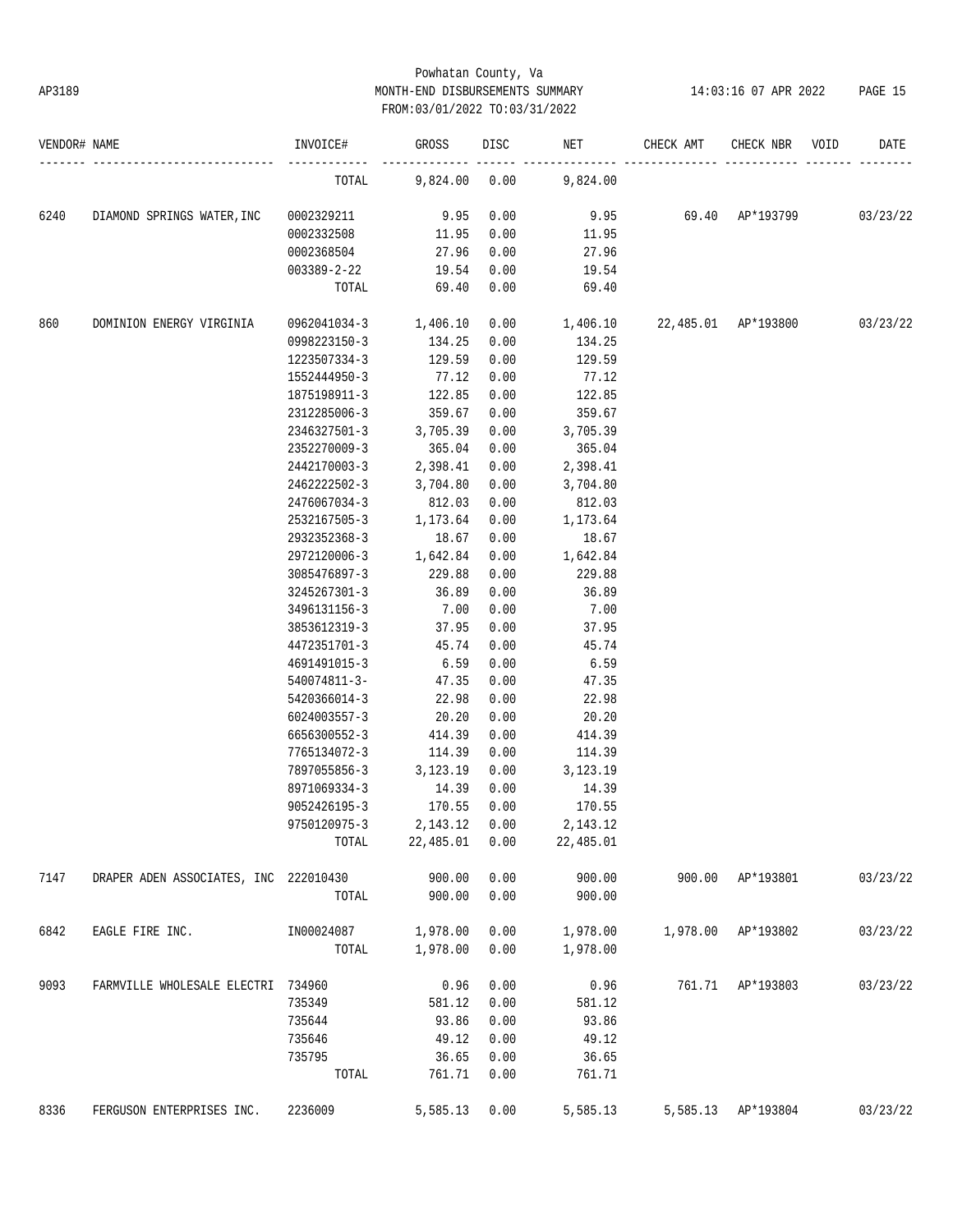# Powhatan County, Va AP3189 MONTH-END DISBURSEMENTS SUMMARY 14:03:16 07 APR 2022 PAGE 16 FROM:03/01/2022 TO:03/31/2022

| VENDOR# NAME |                                       | INVOICE#   | GROSS          | DISC | NET       | CHECK AMT           | CHECK NBR          | VOID | DATE     |
|--------------|---------------------------------------|------------|----------------|------|-----------|---------------------|--------------------|------|----------|
|              |                                       | TOTAL      | 5,585.13       | 0.00 | 5,585.13  |                     |                    |      |          |
| 12905        | GALLS, LLC                            | 020579930  | 226.24         | 0.00 | 226.24    |                     | 2,236.15 AP*193805 |      | 03/23/22 |
|              |                                       | 020646273  | 270.09         | 0.00 | 270.09    |                     |                    |      |          |
|              |                                       | 020646274  | 161.84         | 0.00 | 161.84    |                     |                    |      |          |
|              |                                       | 020646275  | 149.06         | 0.00 | 149.06    |                     |                    |      |          |
|              |                                       | 020646276  | 149.06         | 0.00 | 149.06    |                     |                    |      |          |
|              |                                       | 020646279  | 266.58         | 0.00 | 266.58    |                     |                    |      |          |
|              |                                       | 020646280  | 264.96         | 0.00 | 264.96    |                     |                    |      |          |
|              |                                       | 020646281  | 210.41         | 0.00 | 210.41    |                     |                    |      |          |
|              |                                       |            |                |      |           |                     |                    |      |          |
|              |                                       | 020646282  | 268.92         | 0.00 | 268.92    |                     |                    |      |          |
|              |                                       | 020646283  | 268.99         | 0.00 | 268.99    |                     |                    |      |          |
|              |                                       | TOTAL      | 2,236.15       | 0.00 | 2,236.15  |                     |                    |      |          |
| 7620         | GILLESPIE, CYNTHIA T.                 | 100        | 1,100.00       | 0.00 | 1,100.00  |                     | 1,100.00 AP*193806 |      | 03/23/22 |
|              |                                       | TOTAL      | 1,100.00       | 0.00 | 1,100.00  |                     |                    |      |          |
| 4786         | GOLDEN EAGLE PROPERTY SOLUT 203       |            | 1,505.25       | 0.00 | 1,505.25  | 1,505.25 AP*193807  |                    |      | 03/23/22 |
|              |                                       | TOTAL      | 1,505.25       | 0.00 | 1,505.25  |                     |                    |      |          |
| 6013         | GRAINGER                              | 14.51      | 14.51          | 0.00 | 14.51     |                     | 97.54 AP*193808    |      | 03/23/22 |
|              |                                       | 9226254986 | 19.54          | 0.00 | 19.54     |                     |                    |      |          |
|              |                                       |            | 47.34          |      |           |                     |                    |      |          |
|              |                                       | 9230082498 |                | 0.00 | 47.34     |                     |                    |      |          |
|              |                                       | 9230405236 | 16.15          | 0.00 | 16.15     |                     |                    |      |          |
|              |                                       | TOTAL      | 97.54          | 0.00 | 97.54     |                     |                    |      |          |
| 11149        | HERTLESS BROTHERS ROOFING,            | 163027     | 2,675.00       | 0.00 | 2,675.00  |                     | 2,900.00 AP*193809 |      | 03/23/22 |
|              |                                       | 163028     | 225.00         | 0.00 | 225.00    |                     |                    |      |          |
|              |                                       | TOTAL      | 2,900.00       | 0.00 | 2,900.00  |                     |                    |      |          |
| 9245         | INNOVATIVE BIO REMEDIATION, 101032022 |            | 2,850.00       | 0.00 | 2,850.00  |                     | 2,850.00 AP*193810 |      | 03/23/22 |
|              |                                       | TOTAL      | 2,850.00       | 0.00 | 2,850.00  |                     |                    |      |          |
| 13635        | INVERSITY CONSULTING ENGINE           | 937        | 1,350.00       | 0.00 | 1,350.00  |                     | 1,350.00 AP*193811 |      | 03/23/22 |
|              |                                       | TOTAL      | 1,350.00       | 0.00 | 1,350.00  |                     |                    |      |          |
|              |                                       |            |                |      |           |                     |                    |      |          |
| 120          | JAMES RIVER AIR CONDITIONIN J55324    |            | 7,950.00 0.00  |      | 7,950.00  |                     | 7,950.00 AP*193812 |      | 03/23/22 |
|              |                                       | TOTAL      | 7,950.00       | 0.00 | 7,950.00  |                     |                    |      |          |
| 11207        | KINGMOR SUPPLY, INC.                  | 1260       | 47,418.17      | 0.00 | 47,418.17 | 47,418.17 AP*193813 |                    |      | 03/23/22 |
|              |                                       | TOTAL      | 47,418.17 0.00 |      | 47,418.17 |                     |                    |      |          |
| 6629         | LANDSCAPE SUPPLY, INC.                | 0868116-IN | 300.00         | 0.00 | 300.00    |                     | 300.00 AP*193814   |      | 03/23/22 |
|              |                                       | TOTAL      | 300.00         | 0.00 | 300.00    |                     |                    |      |          |
|              |                                       |            |                |      |           |                     |                    |      |          |
| 4835         | LIFE-ASSIST, INC                      | 1187874    | 79.00          | 0.00 | 79.00     |                     | 270.00 AP*193815   |      | 03/23/22 |
|              |                                       | 1188263    | 191.00         | 0.00 | 191.00    |                     |                    |      |          |
|              |                                       | TOTAL      | 270.00         | 0.00 | 270.00    |                     |                    |      |          |
| 166          | LUCK STONE CORP.                      | 10101.3    | 190.26         | 0.00 | 190.26    |                     | 190.26 AP*193816   |      | 03/23/22 |
|              |                                       | TOTAL      | 190.26         | 0.00 | 190.26    |                     |                    |      |          |
| 6610         | MO-JOHNS SANITATION                   | 154742     | 241.00         | 0.00 | 241.00    |                     | 241.00 AP*193817   |      | 03/23/22 |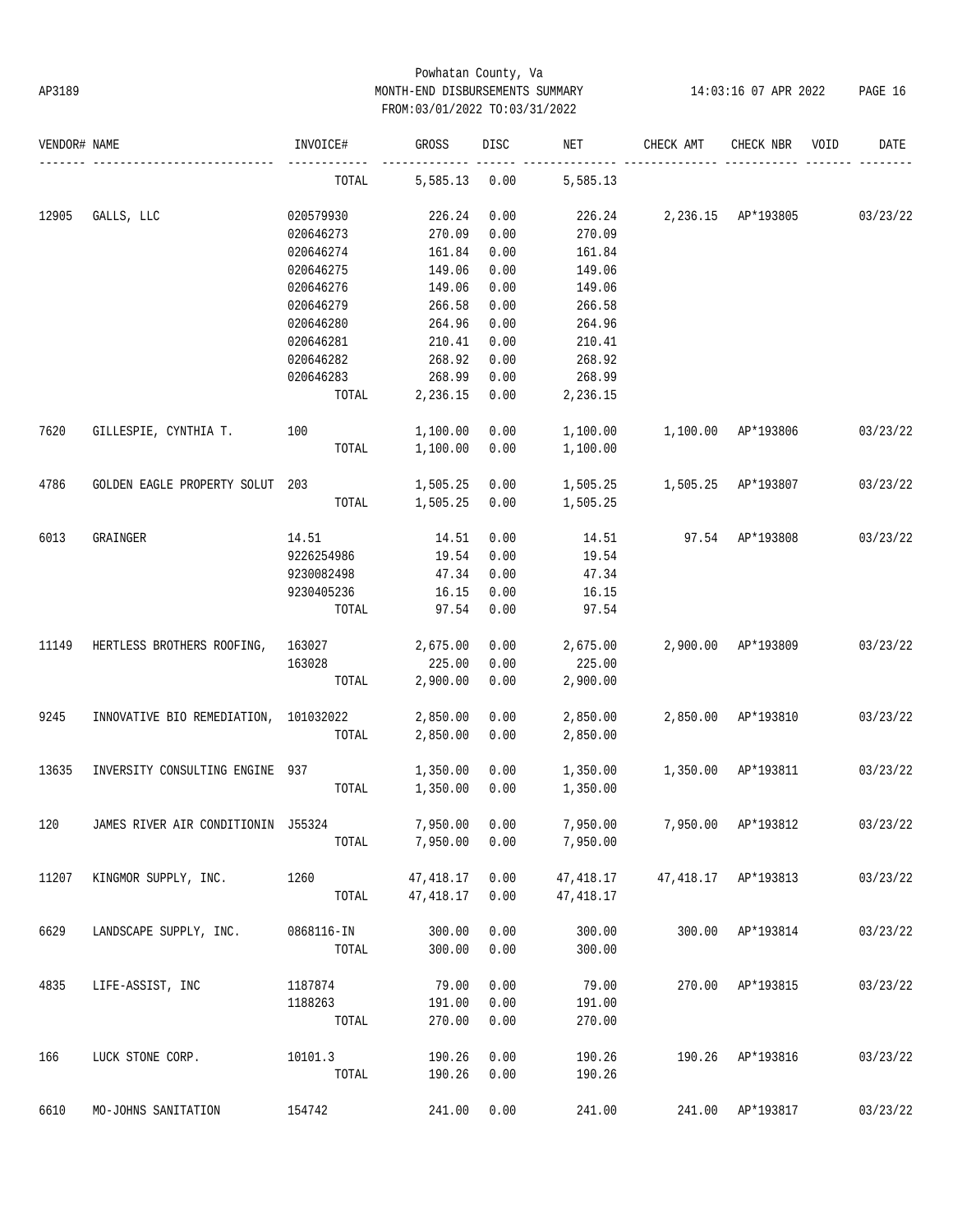# Powhatan County, Va AP3189 MONTH-END DISBURSEMENTS SUMMARY 14:03:16 07 APR 2022 PAGE 17 FROM:03/01/2022 TO:03/31/2022

| VENDOR# NAME |                                                  | INVOICE#                   | GROSS               | DISC | NET                                        | CHECK AMT               | CHECK NBR          | VOID | DATE     |
|--------------|--------------------------------------------------|----------------------------|---------------------|------|--------------------------------------------|-------------------------|--------------------|------|----------|
|              |                                                  | TOTAL                      | 241.00              | 0.00 | 241.00                                     |                         |                    |      |          |
|              | 10787 NATIONWIDE ELECTRIC                        | 019412                     | 15.20               | 0.00 | 15.20 30.40 AP*193818                      |                         |                    |      | 03/23/22 |
|              |                                                  | SO-019412 15.20            |                     | 0.00 | 15.20                                      |                         |                    |      |          |
|              |                                                  |                            | TOTAL 30.40         | 0.00 | 30.40                                      |                         |                    |      |          |
| 9281         | OVERDRIVE, INC.                                  | 01369CO22085 1,046.72 0.00 |                     |      | 1,046.72   1,254.19   AP*193819   03/23/22 |                         |                    |      |          |
|              |                                                  | 01369CO22092               | 207.47              | 0.00 | 207.47                                     |                         |                    |      |          |
|              |                                                  |                            | TOTAL 1,254.19 0.00 |      | 1,254.19                                   |                         |                    |      |          |
| 1250         | POWHATAN AUTO & TRACTOR PAR 665919               |                            | 10.29               | 0.00 |                                            | 10.29 178.36 AP*193820  |                    |      | 03/23/22 |
|              |                                                  | 672363                     | 0.99                | 0.00 | 0.99                                       |                         |                    |      |          |
|              |                                                  | 674565                     | 119.10              | 0.00 | 119.10                                     |                         |                    |      |          |
|              |                                                  | 675101                     | 47.98               | 0.00 | 47.98                                      |                         |                    |      |          |
|              |                                                  |                            | TOTAL 178.36 0.00   |      | 178.36                                     |                         |                    |      |          |
| 13453        | QUADIENT FINANCE USA, INC. 3201657 1,000.00 0.00 |                            |                     |      | 1,000.00   1,000.00   AP*193821   03/23/22 |                         |                    |      |          |
|              |                                                  |                            |                     |      | TOTAL 1,000.00 0.00 1,000.00               |                         |                    |      |          |
|              | 13454 QUADIENT LEASING USA, INC. N9316956        |                            | 941.22 0.00         |      |                                            | 941.22 941.22 AP*193822 |                    |      | 03/23/22 |
|              |                                                  | TOTAL                      | 941.22 0.00         |      | 941.22                                     |                         |                    |      |          |
| 780          | QUILL CORPORATION                                | 21787935                   | 94.95               | 0.00 |                                            | 94.95 94.95 AP*193823   |                    |      | 03/23/22 |
|              |                                                  | TOTAL                      | 94.95               | 0.00 | 94.95                                      |                         |                    |      |          |
| 620          | R.C. GOODWYN & SONS, INC                         | 0997935                    | 11.90               | 0.00 | 11.90                                      | 260.69 AP*193824        |                    |      | 03/23/22 |
|              |                                                  | 0998965                    | 26.36               | 0.00 | 26.36                                      |                         |                    |      |          |
|              |                                                  | 0999119                    | 60.07               | 0.00 | 60.07                                      |                         |                    |      |          |
|              |                                                  | 0999120                    | 9.99                | 0.00 | 9.99                                       |                         |                    |      |          |
|              |                                                  | 0999434                    | 11.15               | 0.00 | 11.15                                      |                         |                    |      |          |
|              |                                                  | 0999685                    | 3.98                | 0.00 | 3.98                                       |                         |                    |      |          |
|              |                                                  | 0999855                    | 15.00               | 0.00 | 15.00                                      |                         |                    |      |          |
|              |                                                  | 0999882                    | 24.98               | 0.00 | 24.98                                      |                         |                    |      |          |
|              |                                                  | 1000134                    | 34.76               | 0.00 | 34.76                                      |                         |                    |      |          |
|              |                                                  | 1002642                    | 62.50               | 0.00 | 62.50                                      |                         |                    |      |          |
|              |                                                  | TOTAL                      | 260.69 0.00         |      | 260.69                                     |                         |                    |      |          |
| 6579         | RICHMOND ALARM                                   | 590504                     | 344.00              | 0.00 | 344.00                                     |                         | 344.00 AP*193825   |      | 03/23/22 |
|              |                                                  | TOTAL                      | 344.00              | 0.00 | 344.00                                     |                         |                    |      |          |
| 7096         | SBA TOWERS, INC.                                 | IN3055705104               | 2,121.82            | 0.00 | 2,121.82                                   |                         | 2,121.82 AP*193826 |      | 03/23/22 |
|              |                                                  | TOTAL                      | 2,121.82            | 0.00 | 2,121.82                                   |                         |                    |      |          |
| 1320         | SOUTHERN POLICE                                  | 206163                     | 245.00              | 0.00 | 245.00                                     |                         | 505.00 AP*193827   |      | 03/23/22 |
|              |                                                  | 206179                     | 260.00              | 0.00 | 260.00                                     |                         |                    |      |          |
|              |                                                  | TOTAL                      | 505.00              | 0.00 | 505.00                                     |                         |                    |      |          |
| 6594         | SOUTHSIDE ELECTRIC COOP                          | 03112022                   | 301.69              | 0.00 | 301.69                                     |                         | 8,183.24 AP*193828 |      | 03/23/22 |
|              |                                                  | $63504003 - 3 - 2$         | 1,823.46            | 0.00 | 1,823.46                                   |                         |                    |      |          |
|              |                                                  | $63504006 - 3 - 2$         | 279.30              | 0.00 | 279.30                                     |                         |                    |      |          |
|              |                                                  | $63504008 - 3 - 2$         | 114.68              | 0.00 | 114.68                                     |                         |                    |      |          |
|              |                                                  | $63504009 - 3 - 2$         | 2,580.75            | 0.00 | 2,580.75                                   |                         |                    |      |          |
|              |                                                  | 63504010-2-2               | 320.42              | 0.00 | 320.42                                     |                         |                    |      |          |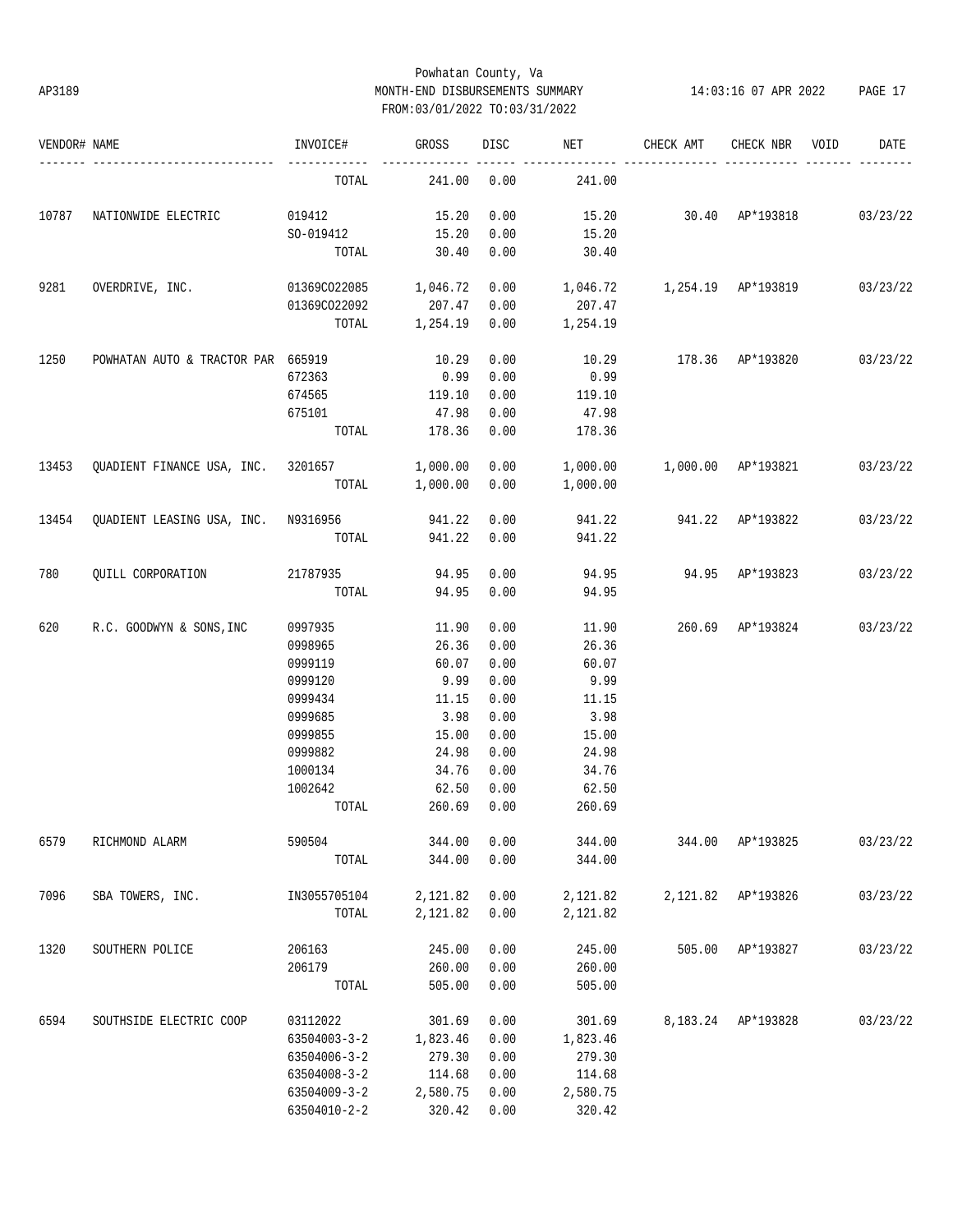# Powhatan County, Va AP3189 MONTH-END DISBURSEMENTS SUMMARY 14:03:16 07 APR 2022 PAGE 18 FROM:03/01/2022 TO:03/31/2022

| VENDOR# NAME |                                          | INVOICE#           | GROSS     | DISC | NET       | CHECK AMT          | CHECK NBR        | VOID | DATE     |
|--------------|------------------------------------------|--------------------|-----------|------|-----------|--------------------|------------------|------|----------|
|              |                                          | 63504010-3-2       | 115.24    | 0.00 | 115.24    |                    |                  |      |          |
|              |                                          | 63504011-3-2       | 176.24    | 0.00 | 176.24    |                    |                  |      |          |
|              |                                          | $63504013 - 3 - 2$ | 222.22    | 0.00 | 222.22    |                    |                  |      |          |
|              |                                          | SEO.MARCH.20       | 2,249.24  | 0.00 | 2,249.24  |                    |                  |      |          |
|              |                                          | TOTAL              | 8,183.24  | 0.00 | 8,183.24  |                    |                  |      |          |
| 9450         | SPEC (SLUDGE PROCESS                     | 20221402_PCU       | 4,845.00  | 0.00 | 4,845.00  | 4,845.00 AP*193829 |                  |      | 03/23/22 |
|              |                                          | TOTAL              | 4,845.00  | 0.00 | 4,845.00  |                    |                  |      |          |
| 4838         | SPEC.RESCUE INTERNATIONAL,               | 22-4W008.7         | 490.00    | 0.00 | 490.00    |                    | 490.00 AP*193830 |      | 03/23/22 |
|              |                                          | TOTAL              | 490.00    | 0.00 | 490.00    |                    |                  |      |          |
| 7384         | STANLEY ACCESS TECH                      | 0906404245         | 497.52    | 0.00 | 497.52    |                    | 497.52 AP*193831 |      | 03/23/22 |
|              |                                          | TOTAL              | 497.52    | 0.00 | 497.52    |                    |                  |      |          |
| 13682        | STAPLES BUSINESS CREDIT                  | 7351903579-0       | 33.14     | 0.00 | 33.14     |                    | 33.14 AP*193832  |      | 03/23/22 |
|              |                                          | TOTAL              | 33.14     | 0.00 | 33.14     |                    |                  |      |          |
| 9520         | STONE'S OFFICE EQUIPMENT                 | 157077             | 523.57    | 0.00 | 523.57    |                    | 523.57 AP*193833 |      | 03/23/22 |
|              |                                          | TOTAL              | 523.57    | 0.00 | 523.57    |                    |                  |      |          |
| 6261         | TIMMONS GROUP                            | 281674             | 400.00    | 0.00 | 400.00    |                    | 400.00 AP*193834 |      | 03/23/22 |
|              |                                          | TOTAL              | 400.00    | 0.00 | 400.00    |                    |                  |      |          |
| 7415         | VIRGINIA UTILITY                         | 02220349           | 70.35     | 0.00 | 70.35     |                    | 70.35 AP*193835  |      | 03/23/22 |
|              |                                          | TOTAL              | 70.35     | 0.00 | 70.35     |                    |                  |      |          |
| 12458        | WIMMER, WILLIE                           | 2246               | 275.00    | 0.00 | 275.00    | 1,287.50 AP*193836 |                  |      | 03/23/22 |
|              |                                          | 2247               | 1,012.50  | 0.00 | 1,012.50  |                    |                  |      |          |
|              |                                          | TOTAL              | 1,287.50  | 0.00 | 1,287.50  |                    |                  |      |          |
| 6005         | WORK ENVIRONMENT                         | 6725               | 495.00    | 0.00 | 495.00    |                    | 495.00 AP*193837 |      | 03/23/22 |
|              |                                          | TOTAL              | 495.00    | 0.00 | 495.00    |                    |                  |      |          |
| 11792        | ADCOCK, BARBARA                          | 111867907902       | 43.23     | 0.00 | 43.23     |                    | 43.23 AP*193852  |      | 03/30/22 |
|              |                                          | TOTAL              | 43.23     | 0.00 | 43.23     |                    |                  |      |          |
| 8743         | KAREN B ALEXANDER                        | 03.28.2022         | 148.59    | 0.00 | 148.59    | 148.59             | AP*193853        |      | 03/30/22 |
|              |                                          | TOTAL              | 148.59    | 0.00 | 148.59    |                    |                  |      |          |
| 12275        | ANTHEM HEALTH PLANS OF VIRG 888841840561 |                    | 6,393.98  | 0.00 | 6,393.98  | 6,393.98           | AP*193854        |      | 03/30/22 |
|              |                                          | TOTAL              | 6,393.98  | 0.00 | 6,393.98  |                    |                  |      |          |
| 11585        | ATLANTIC TACTICAL, INC.                  | SI-80766220        | 134.72    | 0.00 | 134.72    |                    | 134.72 AP*193855 |      | 03/30/22 |
|              |                                          | TOTAL              | 134.72    | 0.00 | 134.72    |                    |                  |      |          |
| 660          | BAI MUNICIPAL SOFTWARE                   | WATS20222B10       | 16,095.00 | 0.00 | 16,095.00 | 16,095.00          | AP*193856        |      | 03/30/22 |
|              |                                          | TOTAL              | 16,095.00 | 0.00 | 16,095.00 |                    |                  |      |          |
| 7353         | CDW GOVERNMENT, INC.                     | T134306            | 232.38    | 0.00 | 232.38    | 232.38             | AP*193857        |      | 03/30/22 |
|              |                                          | TOTAL              | 232.38    | 0.00 | 232.38    |                    |                  |      |          |
| 1760         | COURTOIS SIGNS, GRAPHICS, & 18929        |                    | 66.00     | 0.00 | 66.00     | 66.00              | AP*193858        |      | 03/30/22 |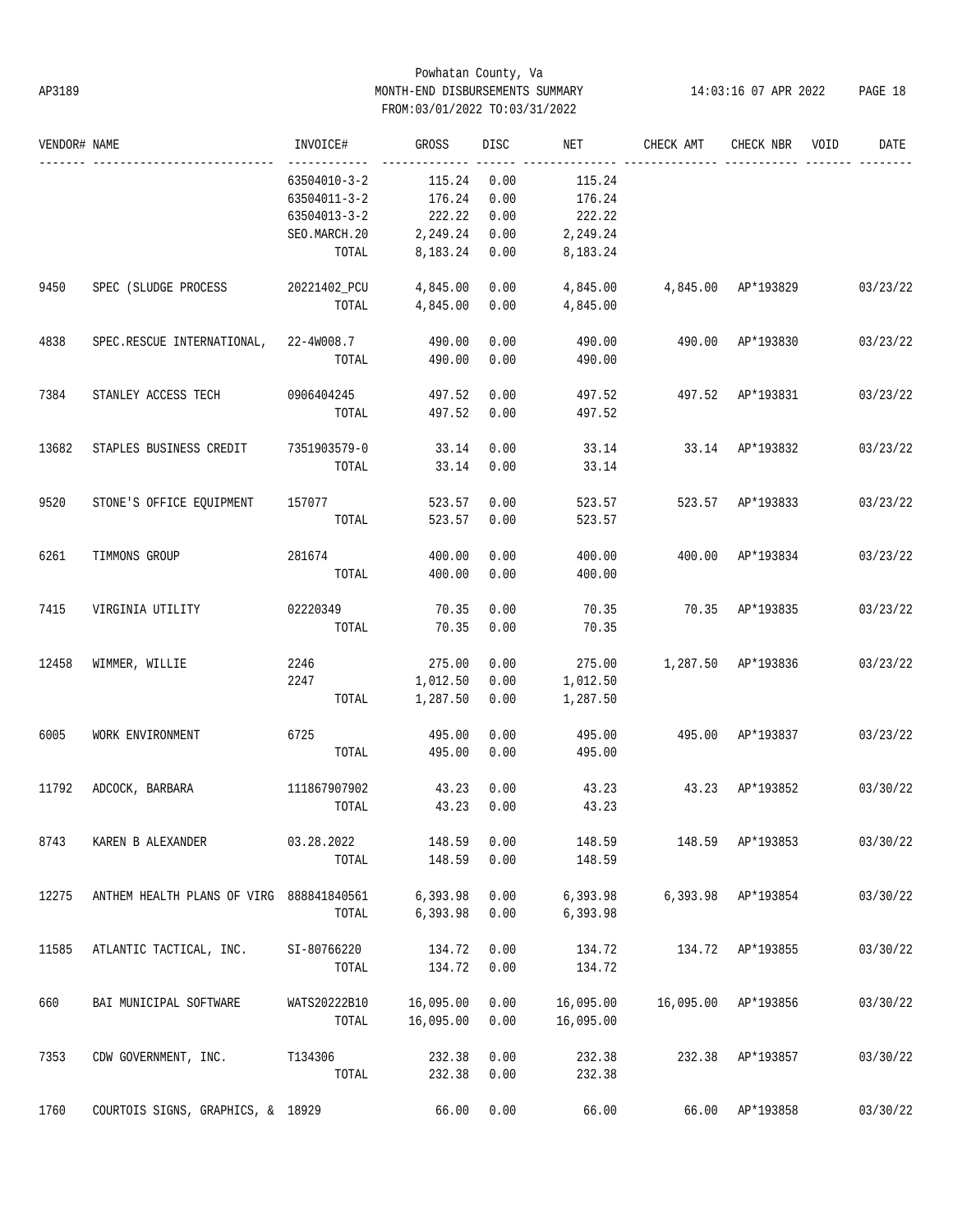# Powhatan County, Va AP3189 MONTH-END DISBURSEMENTS SUMMARY 14:03:16 07 APR 2022 PAGE 19 FROM:03/01/2022 TO:03/31/2022

| VENDOR# NAME |                                   | INVOICE#     | GROSS     | DISC | NET       | CHECK AMT | CHECK NBR           | VOID | DATE     |
|--------------|-----------------------------------|--------------|-----------|------|-----------|-----------|---------------------|------|----------|
|              |                                   | TOTAL        | 66.00     | 0.00 | 66.00     |           |                     |      |          |
| б            | DELL MARKETING L.P.               | 10556353382  | 7,600.00  | 0.00 | 7,600.00  |           | 15,600.00 AP*193859 |      | 03/30/22 |
|              |                                   | 10559715870  | 8,000.00  | 0.00 | 8,000.00  |           |                     |      |          |
|              |                                   | TOTAL        | 15,600.00 | 0.00 | 15,600.00 |           |                     |      |          |
| 13174        | EAST COAST EMERGENCY VEHICL 29196 |              | 82.20     | 0.00 | 82.20     | 82.20     | AP*193860           |      | 03/30/22 |
|              |                                   | TOTAL        | 82.20     | 0.00 | 82.20     |           |                     |      |          |
| 11365        | EMERALD HOMES                     | $303 - 2022$ | 1,220.94  | 0.00 | 1,220.94  |           | 1,220.94 AP*193861  |      | 03/30/22 |
|              |                                   | TOTAL        | 1,220.94  | 0.00 | 1,220.94  |           |                     |      |          |
| 6074         | EVIDENT, INC.                     | 189149A      | 462.00    | 0.00 | 462.00    | 462.00    | AP*193862           |      | 03/30/22 |
|              |                                   | TOTAL        | 462.00    | 0.00 | 462.00    |           |                     |      |          |
| 8518         | FLANNAGAN, FRANKLIN L.            | 03.23.2022   | 213.52    | 0.00 | 213.52    | 213.52    | AP*193863           |      | 03/30/22 |
|              |                                   | TOTAL        | 213.52    | 0.00 | 213.52    |           |                     |      |          |
| 6763         | GREENBERG AND ASSOCIATES, L 2569  |              | 275.00    | 0.00 | 275.00    |           | 1,200.00 AP*193864  |      | 03/30/22 |
|              |                                   | 2801         | 375.00    | 0.00 | 375.00    |           |                     |      |          |
|              |                                   | 3035         | 375.00    | 0.00 | 375.00    |           |                     |      |          |
|              |                                   | 3175         | 175.00    | 0.00 | 175.00    |           |                     |      |          |
|              |                                   | TOTAL        | 1,200.00  | 0.00 | 1,200.00  |           |                     |      |          |
| 4839         | HOMESMITH CONSTRUCTION            | 98-2022      | 750.00    | 0.00 | 750.00    | 750.00    | AP*193865           |      | 03/30/22 |
|              |                                   | TOTAL        | 750.00    | 0.00 | 750.00    |           |                     |      |          |
| 7297         | NAFECO, INC.                      | 1135632      | 385.60    | 0.00 | 385.60    | 385.60    | AP*193866           |      | 03/30/22 |
|              |                                   | TOTAL        | 385.60    | 0.00 | 385.60    |           |                     |      |          |
| 6923         | POPULAR SUBSCRIPTION              | SW-06459     | 1,015.55  | 0.00 | 1,015.55  |           | 1,015.55 AP*193867  |      | 03/30/22 |
|              |                                   | TOTAL        | 1,015.55  | 0.00 | 1,015.55  |           |                     |      |          |
| 7325         | RICHMOND OXYGEN CO.               | 381194,38167 | 602.00    | 0.00 | 602.00    | 602.00    | AP*193868           |      | 03/30/22 |
|              |                                   | TOTAL        | 602.00    | 0.00 | 602.00    |           |                     |      |          |
| 13700        | SAFE AIR SYSTEMS                  | INV-NC16-984 | 689.85    | 0.00 | 689.85    | 689.85    | AP*193869           |      | 03/30/22 |
|              |                                   | TOTAL        | 689.85    | 0.00 | 689.85    |           |                     |      |          |
| 13638        | SEA CLEAR AOUARIUM RENTALS        | 7926         | 80.00     | 0.00 | 80.00     |           | 80.00 AP*193870     |      | 03/30/22 |
|              |                                   | TOTAL        | 80.00     | 0.00 | 80.00     |           |                     |      |          |
| 12770        | SHAW, STEPHEN                     | 7201025      | 116.59    | 0.00 | 116.59    | 116.59    | AP*193871           |      | 03/30/22 |
|              |                                   | TOTAL        | 116.59    | 0.00 | 116.59    |           |                     |      |          |
| 1940         | STANDBY SYSTEMS, INC.             | 032204450320 | 137.00    | 0.00 | 137.00    |           | 407.00 AP*193872    |      | 03/30/22 |
|              |                                   | 032204470320 | 130.00    | 0.00 | 130.00    |           |                     |      |          |
|              |                                   | 03220476     | 140.00    | 0.00 | 140.00    |           |                     |      |          |
|              |                                   | TOTAL        | 407.00    | 0.00 | 407.00    |           |                     |      |          |
| 13682        | STAPLES BUSINESS CREDIT           | 7352834830-1 | 70.32     | 0.00 | 70.32     |           | 148.18 AP*193873    |      | 03/30/22 |
|              |                                   | 7352925501-0 | 54.87     | 0.00 | 54.87     |           |                     |      |          |
|              |                                   | 7353098781-0 | 22.99     | 0.00 | 22.99     |           |                     |      |          |